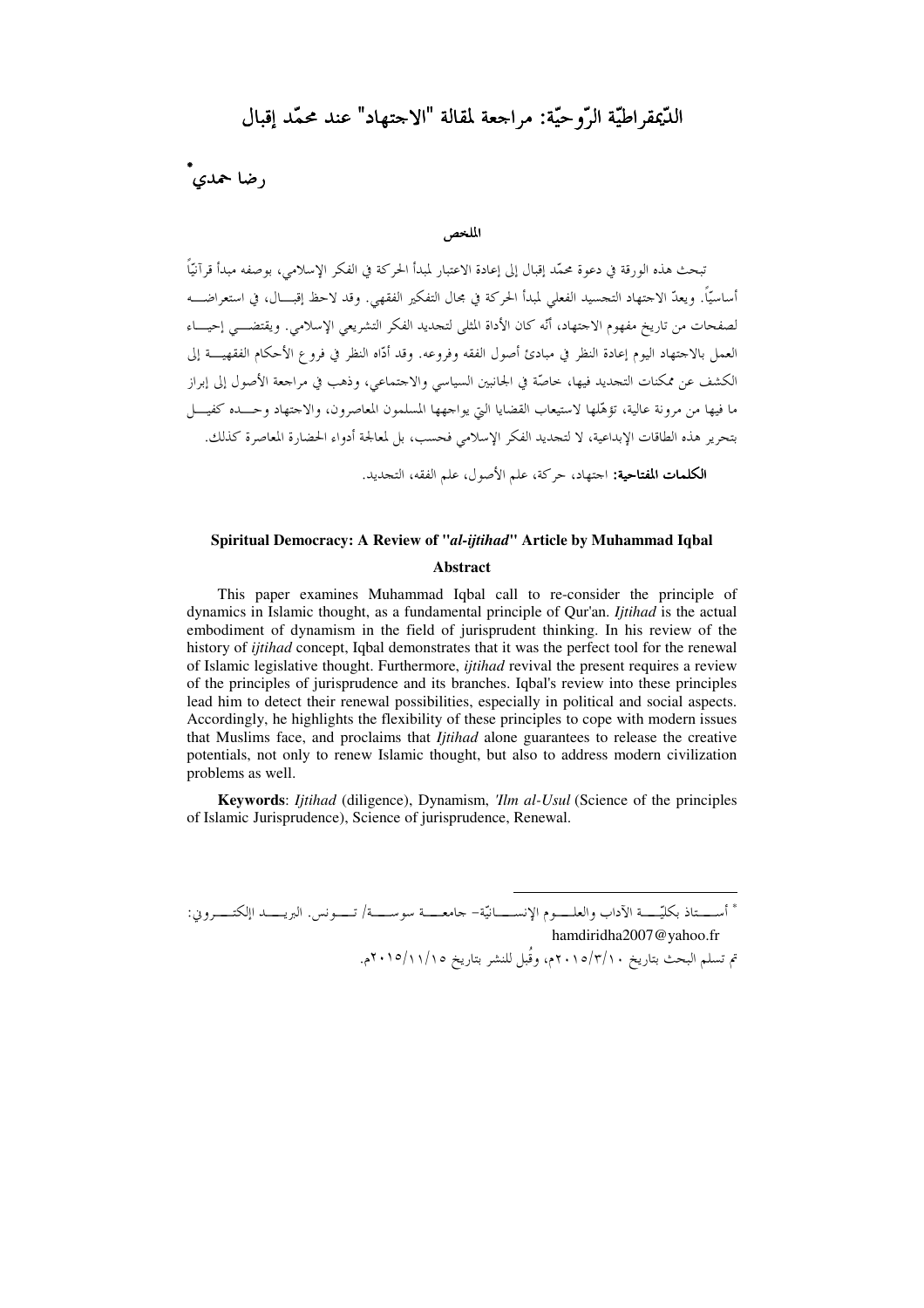#### مقدّمة:

مثَّلت الدَّعوة إلى إعادة تفعيل مبدأ الاحتهاد، محوراً مركزيّاً في تفكير محمَّد إقبال، فقد رأى هذا المفكَّر أنَّ مهمَّة تجديد الفكر الإسلامي لا تكتمل دون إحيـــاء فكــــرة الاجتهاد، وتحد هذه الدّعوة سندها الأوّل في أصالة هذا المبدأ الذي أقرّه العقل الفقهي الإسلامي منذ تاريخه المبكَّر، واليوم يكتسب القول بالاحتهاد كامل وحاهته من الحاحة الرَّاهنة إلى الاستثمار في عقول الخلف؛ لمواحهة ما تحوج إليه ضرورات العصــــر، وفي ضوء هذا نفهم سرّ تعلُّق محمَّد إقبال بفكرة الاحتهاد وحرصه على بـــثَّ روحهــــا في صفوف المسلمين.

والتُّعريف بمضامين الدُّعوة إلى إعادة تفعيل الاجتهاد هو محاولة لاستيعاب الدَّرس الإصلاحي الذي سطَّره محمَّد إقبال لعموم المسلمين في أواخر النّصف الأوّل من القرن العشرين، والذي يجعل من إقبال معاصراً لنا اليوم. إنَّ مشروعه الفكـــري الطَّمــــوح، والقائم على تجذير النِّقد، ومن ثمَّ إعادة البناء على قواعد متينة، لا يـــزال في مقدَّمـــة جدول أعمال المفكَّرين المسلمين، ولا شكَّ في أنَّ ما يرشَّح هذه المقاربة لتكون دليــــل عمل للمسلمين في المدى المنظور أنّها تحاوزت عقم التّفكير السّائد الغارق في الثّنائيّات العقيمة؛ إذ نحح إقبال في تأليف رؤية متكاملة ومنسجمة يتجاور فيها الحدس مع العقل والفلسفة مع الدّين والرّوح مع المادّة.

ويحوج الخوض في هذا الإشكال، إلى مراجعة إستراتيجيّة إقبال في تطويــــع مبــــدأ الاجتهاد لإثبات شرعيَّة فعل التَّجديد في الفكر التَّشريعي، وتقتضي هــــذه المراجعـــة التَّوقُّف عند ثلاث محطَّات أساسيَّة: في أولَّها يتمَّ اســـتعراض ملامــــح المحاجّــــة الـــــتي استخدمها هذا المفكّر لتأصيل فكرة الاحتهاد وبيان حانب من تاريخها، وما طرأ عليها من تحوّلات دلاليّة، تردّدت خلالها بين الإبداع حيناً والجمود في أغلب الأحيان. أمّـــا المحطَّة الثانية؛ فنعرض فيها نماذج من رؤية إقبال للتَّحديد الفقهي في مستوى الفــــرو ع، وتحديداً في بابي المسألة السّياسيّة والمسألة الاحتماعيّة. وفي المحطّة الأخيرة نلقي الضّـــوء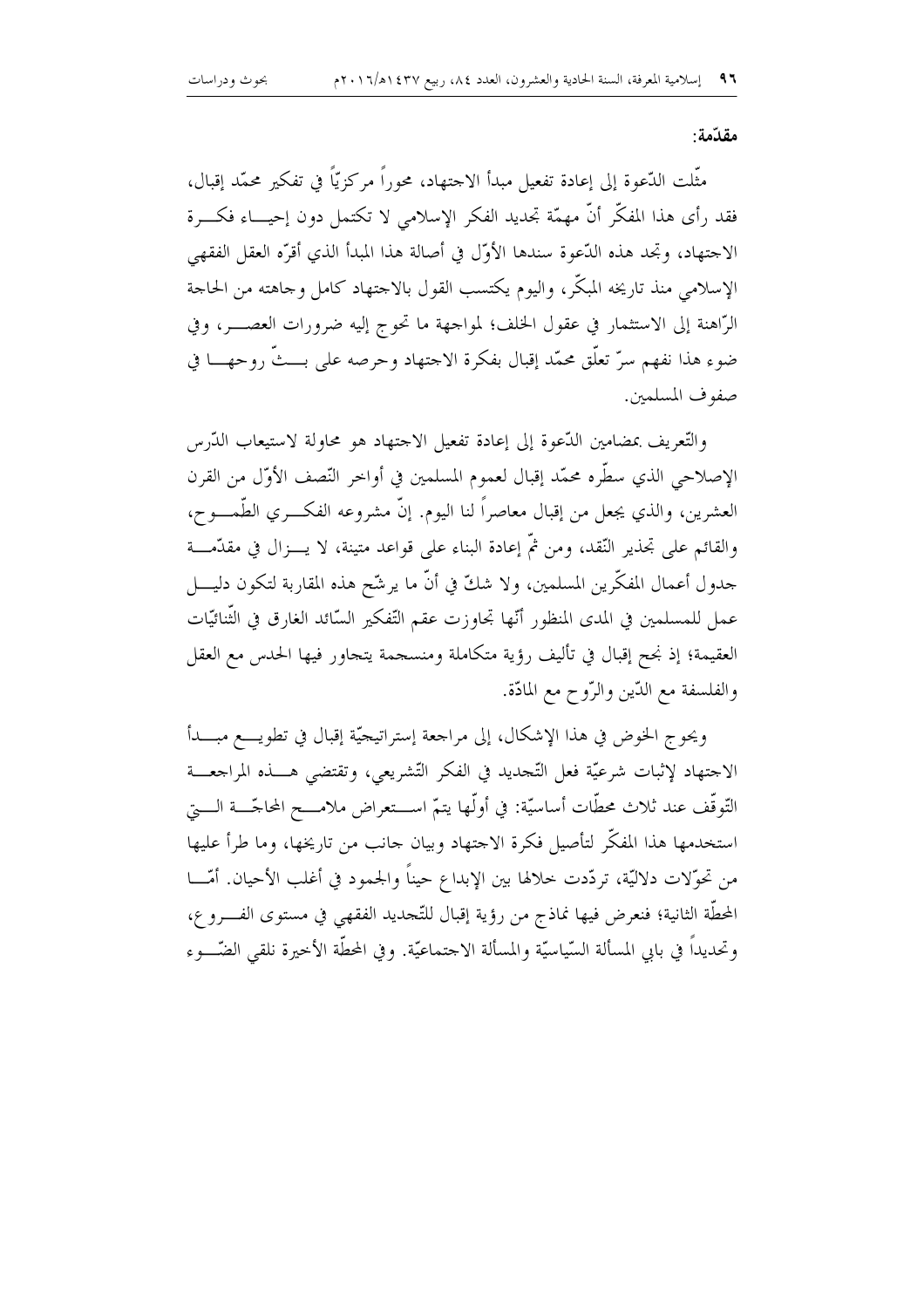على الإضافة النَّوعيَّة الَّتِي تقدَّم هِما إقبال لتجديد أصول الفقه، تلـــك الإضــــافة الــــتي استقامت على كشف ما تنطوي عليه المبادئ الأصوليّة من ممكنات التّجديد.

أَوَّلاً: الاجتهاد في التّاريخ، من الحركة إلى السَّكون

لما كان أكثر المهتمّين بتاريخ الفقه من أهل الاختصاص، فإنَّ رواية الحوادث فيــــه كانت تأخذ، في الأغلب طابعاً تمجيديّاً، يظهر أساساً في الامتثال لسلطة الأوّلين: إمّـــا بتلخيص مبسوطاقمم أو بشرح مختصراقم. وبعيداً عن هذه الصّورة النّاصعة، حــــاءت المراجعات النّقديّة لهذا التّاريخ لتميّز بين مرحلتين: مرحلة قصيرة، شهد فيها الـــتّفكير الفقهي إبداعاً مشهوداً. ومرحلة طويلة، اتّسمت بالعقم والجمود. وكان إقبـــال ممّـــن صادقوا على هذا التّقويم النّقدي لتاريخ الفقه الإسلامي.

والإبداع في عمل فقهاء الأدوار الأولى يعود إلى التزامهم بـــ"مبـــدأ الحركـــة". وكان لهذا الالتزام عنوان محدَّد هو : "الاحتهاد". ويبدو أنَّ تقدير إقبال للمكانة المركزيَّة الَّتِي يفترض أن تحتلُّها فكرة الاجتهاد، قد حمله على استعراض أهمُّ منعرجات رحلـــة هذا المفهوم في تاريخ التّشريع الإسلامي، وكانت الغاية تتجاوز مجرّد الرّصد إلى التّقويم والنُّقد، قصد الاستفادة من تجارب الأسلاف والاستعانة ها على تصـــحيح الموقـــف الحديث.

### ١. الاجتهاد بين غياب النصّ وحضوره:

حفلت كتب القدامى بتعريف لفظ الاجتهاد، وذهبت فيه مذاهب مختلفة بحسب زوايا النّظر المتعدّدة. ` ويبدو أنّ القاسم المشترك بين أهمّها، هو إقرارها بأنّ الاحتـــهاد يقوم على "بذل الوسع" في استنباط الأحكام. وقد شبّه الغزالي اســـتنباط الأحكـــام بالشَّحرة التي تتطلَّب العناية لطرح ثمارها. والأحكام الشَّرعيَّة هي بمثابة الثَّمرة المنتظرة، ويحوج تحصيل الثّمر إلى مستثمر يهيّئ الأسباب اللاّزمة لبلوغ الغاية، وهذا المســـتثمر

<sup>&#</sup>x27; انظر: الجرحاني، علي بن محمَّد. **التَّعريفات**، بيروت: دار الكتاب العربي، ط١، ١٤٠٥هـ/١٩٨٥م.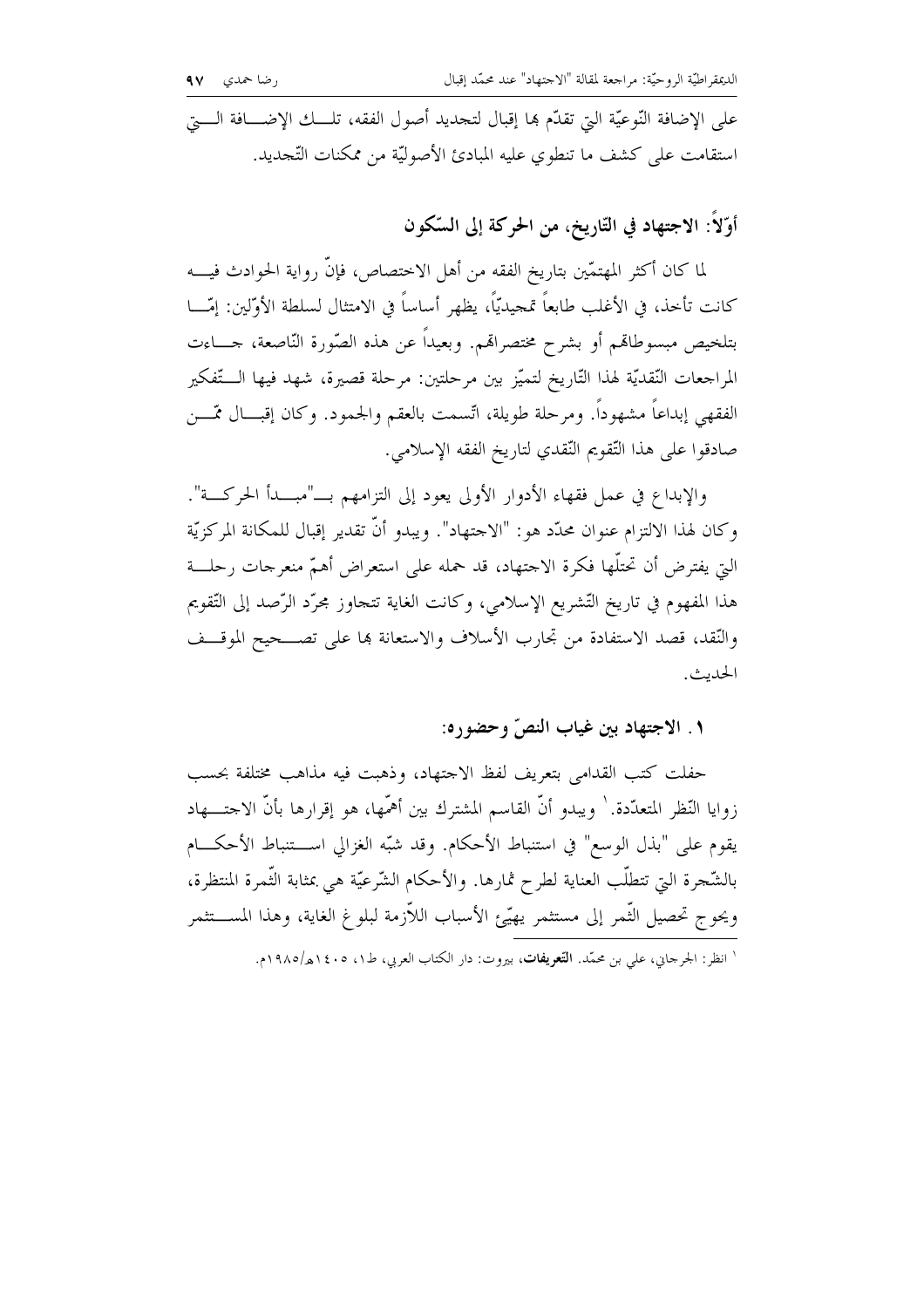يأخذ في اصطلاح الفقهاء اسم المحتهد. ` ومنـــزلة المحتهد أعلى من منــــــزلة المقلّـــد، الذي لا يبذل وسعه في استخراج الأحكام، بل يكتفي باتِّباع أقوال غيره من المحتهدين. وقد أحكم الفقهاء تسييج مقام الاحتهاد بشروط شتَّى، حتى لا يتطاول عليه من ليس أهلاً له، وبلغ من تشدَّدهم في تحصينه حدَّ الإعلان عن غلق أبوابه، إشفاقاً على الدِّين من أن يدخل فيه من الأحكام ما ليس منه. ٣

ويبدو أنَّ معنى الاحتهاد، قد خضع لتعديلات تغيَّرت بموجبها مضامينه، والأرجح أنَّ دلالته لم تكن تتجاوز معنى القياس في البداية. ومقتضى هذا التَّعريف، أنَّ الاجتهاد كان مقصوراً على ما لم يرد فيه أثر من كتاب أو سنَّة أو إجماع؛ أي في غياب النصِّ. ' وفي حال غيبة الدَّليل من النصِّ، يجوز الاستناد إلى العقل. وهذا الجواز ثابـــت بــــإقرار الرِّسول الصّحابي معاذ بن جبل ﷺ على العمل برأيه، عند تعذُّر الدُّليل من الكتاب أو السنَّة. وقد حاء في الخبر أنَّ الرَّسول الأكرم ﷺ سأل معاذاً: "كيف تصنع إن عـــرض لك قضاء؟ قال: أقضى بما في كتاب الله. قال: فإن لم يكن في كتاب الله؟ قال: فبسنَّة رسوله. قال: فإن لم يكن في سنَّة رسول الله؟ قال: أحتهد رأيي." ° وأهمَّ ما في هــــذا الحديث، توجيهه نحوٍ فهم الاحتهاد على أنَّه إعمال للرَّأى عند الحاجة. ولئن قصر هذا الأثر الحاجة إلى الاجتهاد على حالة غياب النصِّ، فإنَّه قد أسَّس للاعتراف بـــالرَّأى. وسوف تتجلَّى فائدة هذا التَّأسيس، مع ظهور الحاجة إلى إعمال الرَّأي في النَّصــوص ذائما. وكان هذا المعنى الثَّاني، القائل بعدم قصر الاجتهاد على حالة غيـــاب الـــنصِّ، حاضراً في ذهن إقبال، وهو يراحع تاريخ التّشريع الإسلامي.

<sup>٢</sup> الغزالي، أبو حامد. ا**لمستصفى من علم الأصول**: تحقيق: محمّد سليمان الأشقر، بـــيروت: مؤسّســـة الرّســــالة، ١٤١٧هه/١٩٩٧م، ج١، ص٣٩ وما بعدها. " انظر :

- Wael B. Hallaq, "Was the gate of Ijtihad closed", International Journal of Middle East Studies, vol. 16, N. 1, March 1984.

' راجع مطابقة الشّافعي بين القياس والاجتهاد في: – الشّافعي، محمّد بن إدريس. **الرّسالة**، شرح وتعليق: عبد الفتّاح بن ظافر كبّارة، بيروت: دار النّفائس للطّباعة والنّشر والتّوزيع، د.ت، ص٢٤٢، ٢٤٣. ° إقبال، محمّد. **تجديد التّفكير الدّيني في الإسلام**، ترجمة عباس محمود، مصر: مطبعة لجنة التأليف والترجمة والنشر، ۱۹۶۸م، ۱۷۶.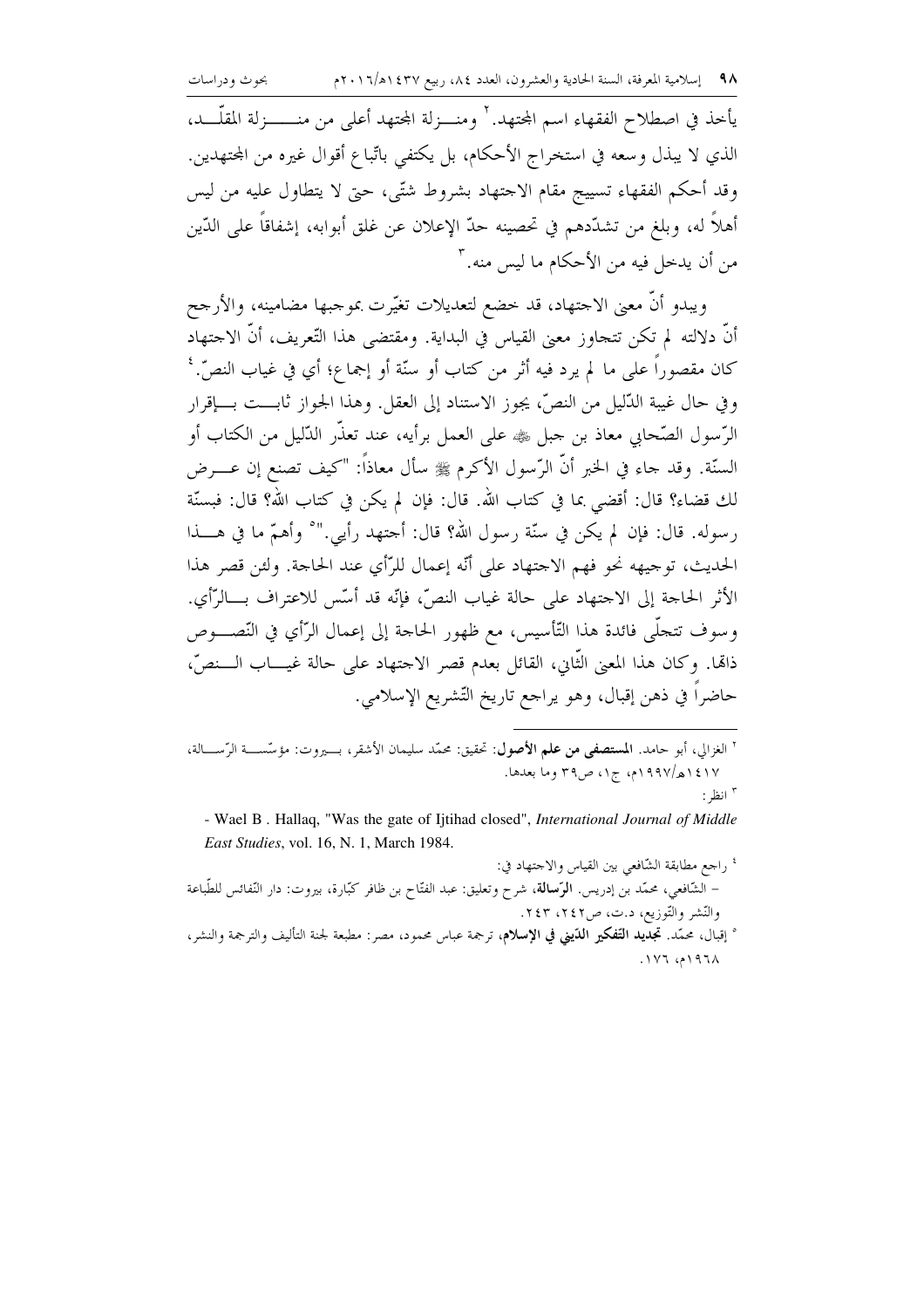ولقد شهد معنى الاحتهاد تطوَّراً واضحاً، فقد حرجت دلالة هذا المفهـــوم عــــن دائرة النّيابة عن النصِّ الغائب؛ ليصبح مقترناً بحضور النصِّ. وهكذا غـــدا الاحتــــهاد "وسعاً يبذل" في النصِّ، إذا انغلقت بعض معانيه على الأفهام. وعلـــي هـــذا المعــــيْ، استقرّت دلالة الاجتهاد.

و لم يخرج إقبال عن سنَّة من سبقوه في الحثَّ على العمل بالاحتهاد. والذي ميَّـــز كلامه على مكانته، محاولته إحلاء انسجامه مع الخصائص الكلّيـــة الواسمـــة للثّقافـــة الإسلاميّة، فالاحتهاد يمثّل التّرجمة العمليّة لمبدأ الحركة في محال التّشريع، وقد رفع إقبال من منـــزلة الاجتهاد، حتّى جعله وريث النبوّة وعنوان ختمها. ``

والذي ميّز مقاربة إقبال لمسألة الاحتهاد طابع التسهيل والتّلقائيّة، فقد اكتفـــى في بيان حدّه بإبراز عنصرين، أوّلاً: بذل الوسع، باعتباره قاعدة المفهوم الأساسيّة. وثانياً: إعمال الرَّأي في استخراج الحكم، بصفته جوهر الاجتهاد، وهذا التُّعريف؛ إذ يأخـــذ بمذهب القدامي، فإنّه يضع الإصبع على الدّلالة المميّزة في معنى الاحتهاد، وليس بــذل الوسع سوى "استعمال الرَّأي للوصول إلى الحكم الفقهي." `` وهذا اتَّحاه يخالف الذين يقصرون بذل الوسع، على تقليب النّصوص وعرض بعضها على بعض.

ويبدو أنَّ إقبال قد استشعر خطورة ما قرَّره بخصوص ربط فعل الاحتهاد بإعمال العقل، فعمد إلى تأييد موقفه بحجج لا يرقى إليها الطَّعن. وقد اختار من القرآن، الآية: ﴿وَٱلَّذِينَ جَهَدُواْ فِينَالَنَهَدِيَنَّهُمْ سُبُلَنَا﴾ (العنكبوت: ٦٩). واستدلَّ من السنَّة بتأييـــد النّبي لرأي معاذ. واللافت أنّ إقبال لم يلحّ كثيراً في الاحتجاج علـــي ثبـــوت مبــــدأ الاحتهاد، وكأنَّه كان يرى أنَّ وضوح هذه المسألة يغني عن زيادة التَّأكيد والبرهنــــة.^

- <sup>٦</sup> إقبال، محمّد. ت**جديد التّفكير الدّيني في الإسلام**، مرجع سابق، ص١٥٠.
	- <sup>٧</sup> المرجع السّابق، ص١٧٥.
- ^ يلاحظ عدم استدلال إقبال بحديث: "إذا حكم الحاكم فاجتهد ثمَّ أصاب فله أجران، وإذا حكم فاجتهد ثمَّ أخطأ فله أجر". انظر الاهتمام البالغ بهذا الحديث عند: - الرِّيسوني، أحمد. الاجتهاد: النصّ، الواقع، المصلحة، بيروت: الشّبكة العربيّــة للأبحـــاث والنّشـــر، ط١،
	- ۲۰۱۲م، ص۹.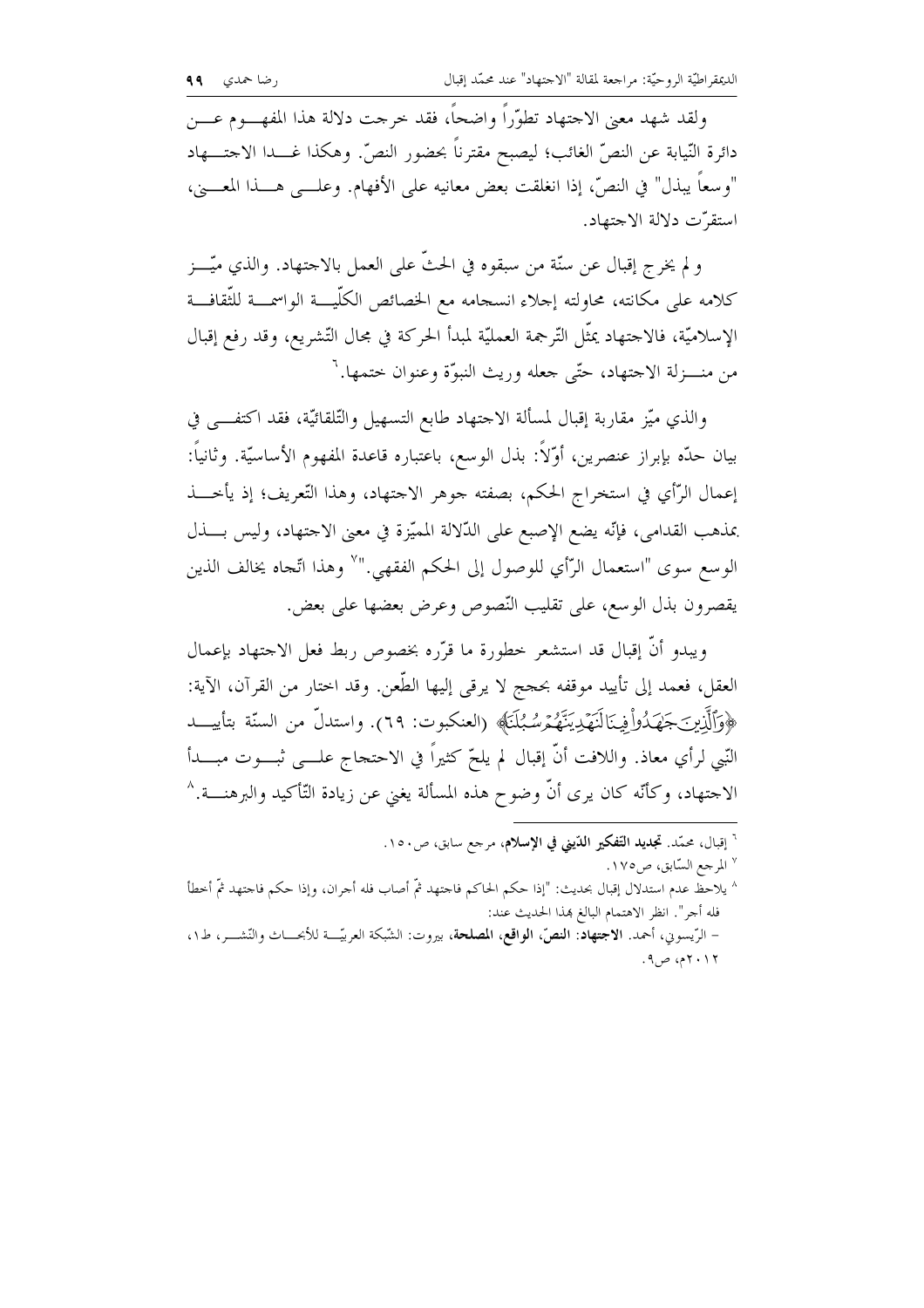ولكنَّ مجادلات المسلمين بخصوص تحديد المقصود بالاجتهاد أعقبتـــها ردود مطوَّلـــة ترتاب في هذا المبدأ، معلنة أنَّ سلامة العقيدة تقتضي "غلق باب الاجتهاد".

٢. الاجتهاد في التّاريخ بين القيد وفكّ القيد:

لا خلاف على أنَّ الاجتهاد أصل ثابت في الإسلام عند أكثر المسلمين؛ إذ سلَّموا به على الصَّعيد النَّظري وعملوا به على تفاوت بينهم. وقد كانت له عنـــدهم ثــــلاث مراتب: أعلاها، الاجتهاد التامّ، وأوسطها الاجتهاد النّسبي، وأدناها الاجتهاد الخاصّ. أمَّا الأوَّل، فهو الذي اختصَّ به أعلام المذاهب الكبرى من الأئمَّة المؤسَّسين، والاجتهاد الثَّاني، مجاله أضيق لأنَّه لا يكون إلاَّ في دائرة المذهب الواحد، وليس لــــه التفــــات إلى مسائل الخلاف القائمة بين المذاهب. والصّنف الثّالث لم يكن يزيد عن تناول القواعد الشَّرعيَّة في نطاق المذهب، وهذا الأحير يجسَّد معنى الاتِّباع والتَّقليد تجسيداً تامَّاً. ومن البدهي أن تتعلَّق همَّة مجدَّد كإقبال بدرجة الاجتهاد الكامل الذي يمنح الحــــقّ التــــامّ في التّشريع. ٩

ومن موقع الانتساب إلى دائرة الاحتهاد الكامل، وحَّه إقبـــال نقـــده للفقهـــاء القدامي، وكان من مآخذه عليهم أنَّهم اعترفوا بالحقِّ المطلـــق في الاحتــــهاد نظريــــاً، ولكنَّهم عارضوا العمل به في الواقع، بما وضعوه من شروط عسيرة. وكانت حصـــيلة تقييدهم لحركة الاجتهاد، أن أصبحت الكلمة العليا للمقلَّدين، وقد أدَّى هذا المســــار إلى حالة من الجمود، بعد إعلان إغلاق باب الاحتهاد.`` ولئن ظلَّت أحكام الأســــرة والأحوال الشَّخصيَّة في قبضة الفقهاء، فإنَّ باقي المجالات قد خرجت عــــن السَّـــيطرة الفقهيّة تحت ضغط الحاجة إلى مجارة عالم حيّ ومتحرّك. ولكنّ مقاربة إقبال لتــــاريخ التّشريع الإسلامي، لم تقتصر على التّقويم وإصدار الأحكام، بل ذهبـــت إلى محاولـــة التَّفسير والبحث في الأسباب التيّ أدّت إلى إغلاق باب الاجتهاد.

- <sup>9</sup> إقبال، محمّد. **تجديد التّفكير الدّيني في الإسلام**، مرحع سابق، ص١٧٦.
- `` في سياق نقد المحافظين، قارن إقبال بينهم وبين قارون الذي لا ينتفع بكنوزه. انظر: – النّدوي، أبو الحسن. "العوامل التي كوّنت شخصيّة محمّد إقبال"، مجلّة إقباليّات، عدد؟، ٢٠٠٣م، ص١١.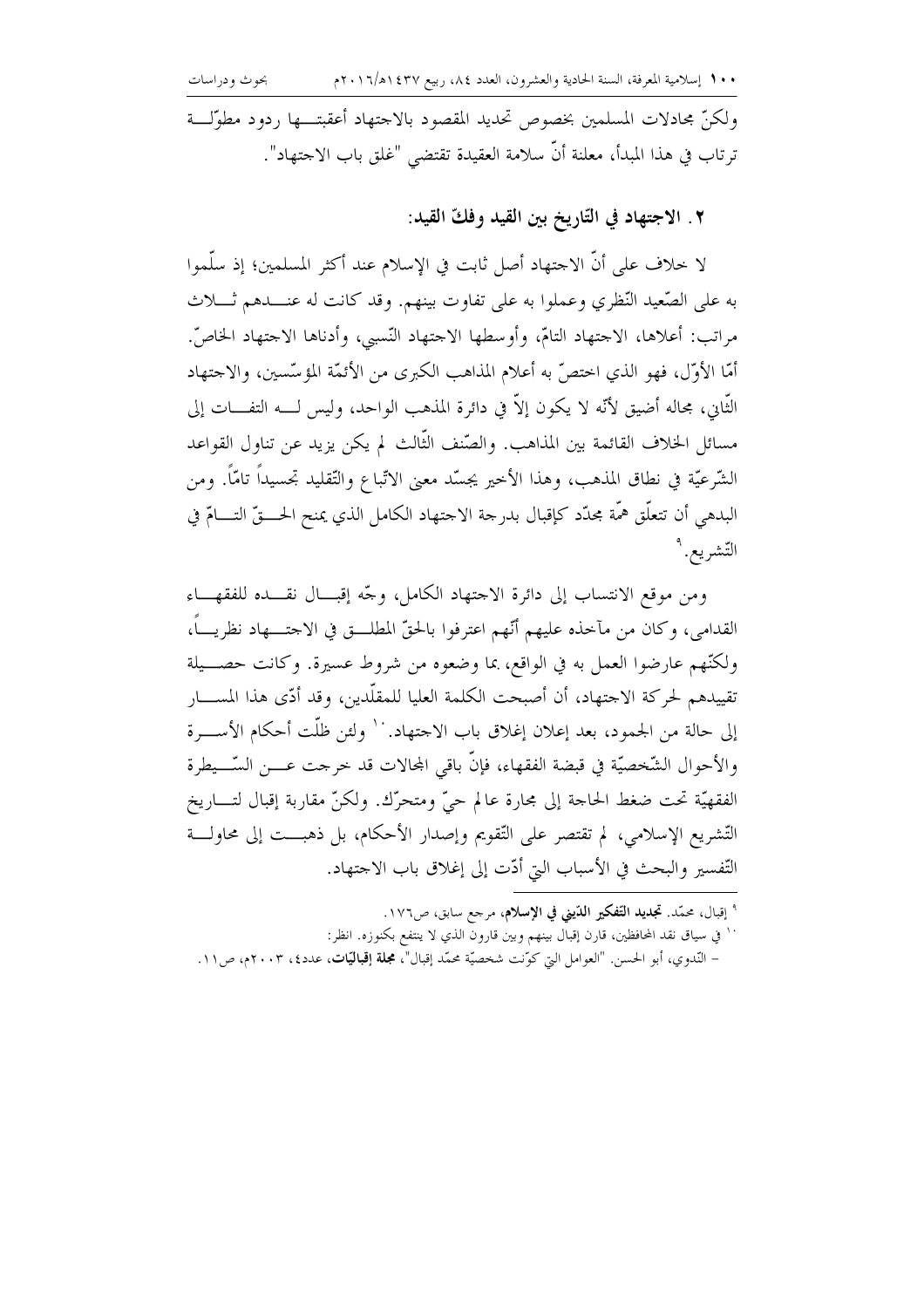وفي تفسير أسباب انقطاع حركة الاحتهاد، ذكر إقبال ثلاثة عوامــــل أساســــيّة، يتعلَّق أوَّلها بالأثر الذي أحدثه غلوَّ الحركة العقليَّة، بما أدَّى إلى كثــــرة المحـــادلات في القضايا الدِّينيَّة، وألقى بظلاله على سلامة العقائد في نفوس العوامّ، وقد أفســــح هــــذا الوضع الباب أمام التيَّار المحافظ ليحدُّ من مساحات حرَّية التَّفكير . ويعود العامل الثَّابي إلى عدول التّصوّف عن مسايرة الحركة العقليّة، وإغراقه في الزّهد والرّوحانيّات، بعيداً عن الحياة الاحتماعيّة. أمّا العامل الثّالث، فيتّصل بما نشأ عن خراب بغداد على أيــــدي التِّتار ، من حوف على تفتَّت الأمَّة وضياع عقيدهّا. `` وهذا ما أعطى المحافظين الفرصة مجدّداً لأخذ المبادرة لفرض سياج كامل على حرّية التّفكير، عبر منع الاحتهاد. ``

ولكنّ هذه العوامل لم تحلُّ دون حدوث اختراقات في حدار منع الاحتهاد، وقــــد أرجع إقبال السَّبق في هذا الاختراق إلى ابن حزم ثمَّ ابن تيميَّة؛ إذ استأنفا النَّظر في عدد من الأصول، وسار السّيوطي على ذات النّهج. وشهد العصـــر الحــــديث اســــتمرار محاوٍ لات التَّجديد، كان أبرزها ما شهدته السَّاحة التَّر كيَّة من أفكار حديدة.

ولئن أشاد إقبال بجهود هؤلاء المجدّدين قديماً وحديثاً، فإنّه لم يتحدّث عن مضامين هذا التَّحديد، ۚ أ وكأنَّ الأهمَّ مبدئيّاً، هو تأصيل فكرة الاحتهاد وإثبات اســـتمرارها. والغرض من هذا العرض السّريع لمسيرة الاحتهاد، هو التّمهيـــد لاســـتئناف مســــيرة التَّحِديد. وفي المحاضرة الموسومة بــــ"مبدأ الحركة في الإسلام"، أتـــار إقبـــال ســــؤالاً مركزيّاً يتعلّق بمدى قابليّة التّشريع الإسلامي للتطوّر، ' ` وعند الإجابة عن هذا السّؤال، عرض الباحث مسألتين تتمّم إحداهما الأخرى: الأولى تناول فيها مراجعـــة الأصــــول التَّشريعيَّة المعتمدة عند المسلمين. أمَّا الثَّانية فقد عرض فيها ثمرة احتــــهاده، احتبــــاراً

- `` الحرص على وحدة الدولة من التفتّت كان واضحاً عند الماوردي. انظر : – العلوي، سعيد بن سعيد. الفقه والسّياسة، دراسة في التّفكير السّياسي عند الماوردي، بيروت: دار الحداثة، ١٩٨٢م ص٨٨ وما بعدها. <sup>١٢</sup> إقبال، محمّد. تج**ديد التّفكير الدّيني في الإسلام**، مرجع سابق، ص ١٧٧ وما بعدها.
- <sup>١٣</sup> اكتفى إقبال بالإشارة إلى بعض خصائص الفكر التَّجديدي، على غرارٍ ما لاحظه من إصرارٍ ابن عبد الوهَّــــاب على الحقّ في الاحتهاد. انظر: – المرجع السّابق، ص١٨١.
	- <sup>16</sup> المحاضرة الحامسة ضمن محاضرات كتاب إقبال "تحديد التّفكير الدّيني في الإسلام".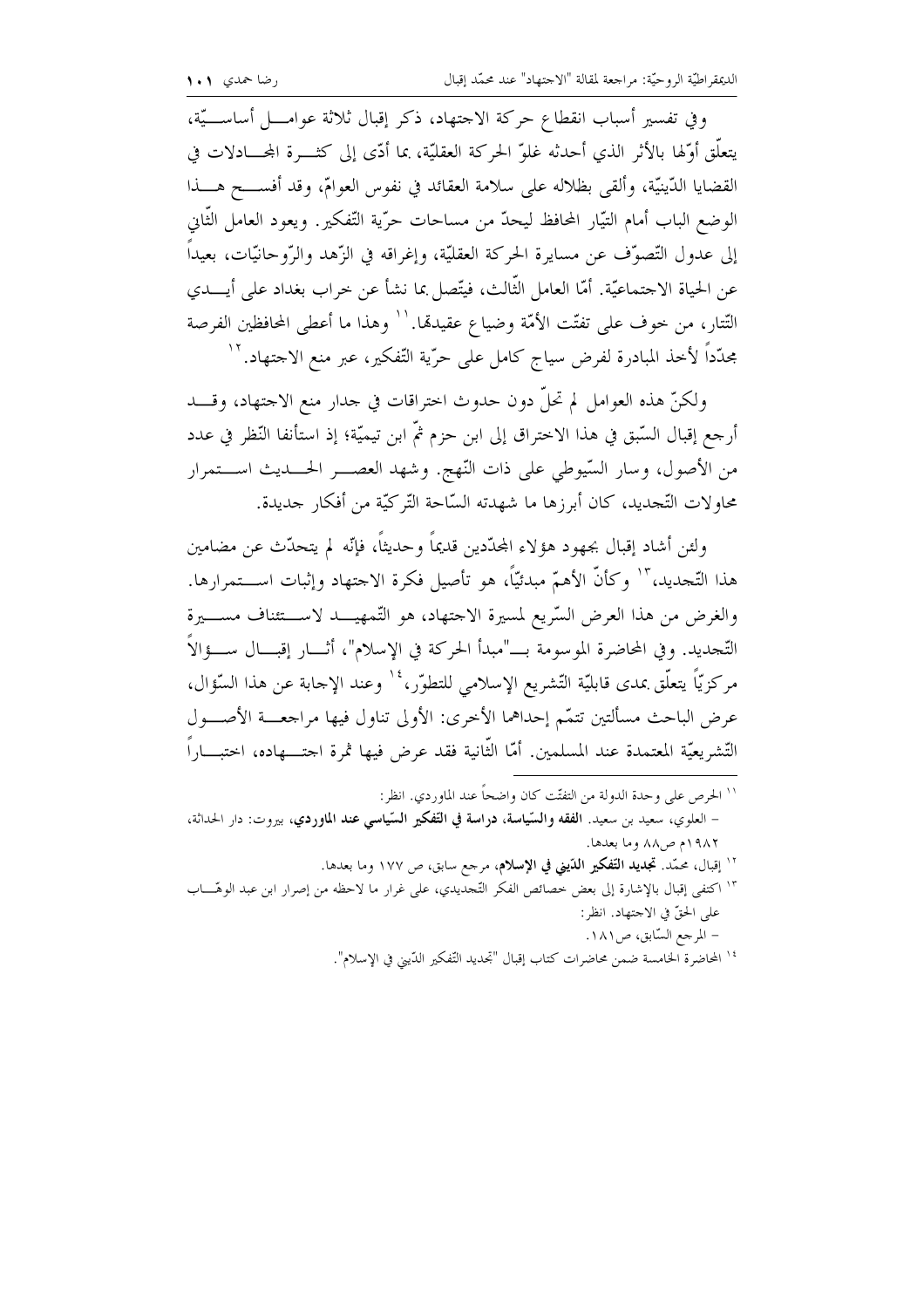لصحَّة مراجعته لتلك الأصول. وارتأى أن يعالج من مسائل الفروع، أكثرها إلحاحاً في التّاريخ الحديث، ونعيّ بذلك المسألة السّياسيّة والمسألة الاجتماعيّة.

ثانياً: الاجتهاد بما هو مهمَّة عاجلة: تجديد الفروع الحاكمة

ترجع بعض الدّراسات بدء حركة التّجديد في مسائل الفروع الفقهيّة، إلى ظهور "مجلَّة الأحكام العدليّة" في عهد الخلافة العثمانيّة، وضمّت هذه المجلّة مـــوادّ الأحكـــام الفقهيّة المعتمدة عند أتباع المذهب الحنفي. أمّا من حهة المضمون؛ فأوّل ما اهتمّ هؤلاء الفقهاء بتحديده، كان أحكام المبادلات التَّجاريَّة، وذلك بسبب تأكَّد الحاحة إليها في المعاملات الحيويّة.°` واتّسعت حركة التّحديد الفقهي بالتّدريج، وكان تدوين الدّساتير في مقدّمة شواغل المهتمّين بالفكر القانويي، منذ منتصف القرن التّاسع عشر.'`` وكتابة الدَّساتير، إضافة إلى كونما تعبَّر عن مرحلة متقدَّمة في نضج التَّفكير التَّشريعي، فإنَّهـــا تعكس أهمّ التّصوّرات السّياسيّة والاحتماعيّة التي تمثّل ثمرة التّطوّر الحضاري. واعتباراً للظرف الدُّقيق الذي ينجز فيه مشروع التَّجديد، فإنَّ الاحتهاد ينبغــــي أن يتَّجـــــه إلى المسائل العاجلة التي تتوقَّف عليها المصالح الحياتيَّة للمسلمين. ومن الأولويَّات الملحَّـــة التي اهتمَّ إقبال ببحثها قضية الحكم، بما هي أصل الفكر السّياسي.

# ١. مسألة الحكم والنَّموذج التَّوكي:

رأى إقبال أنَّ من أهمَّ القضايا التي تتوقَّف عليها مصــــائر المســـلمين في العصــــر الحديث، هي مسألة الحكم.'`` وإذا كانت أوروبا قد ارتقت بنظامهـــا السّياســـي، في

<sup>10</sup> انظر ما ذكره جوزيف شاحت في هذا المعنى، خاصَّة في وسم قوانينها بالعلمانيَّة:

- "L'expérience de la *Mejelle* fut tentée sous l'influence d'idées européennes, et à proprement parler, c'est un code laïc et non islamique", Joseph Schacht, Introduction au droit musulman, G.P. Maisonneuve et Larose, 1983, p 81.

<sup>١٦</sup> في حدود منتصف القرن التّاسع عشر، ترجم الطّهطاوي فصولاً من القوانين الفرنسية، التي سمّاها "الشرطة". وفي عام ١٨٦١م شهدت تونس كتابة أوّل دستور في بلاد المسلمين، ضم ١١٤ فصلاً موزّعة على ١٣ باباً. ١٧ حظيت مسألة الحكم باهتمام أكثر رحال الإصلاح كالطّهطاوي وخير الدين التّونسي والكواكبي وعلى عبـــد الرَّازِق وغيرهم. وبخصوص أولوية العامل السياسي. انظر :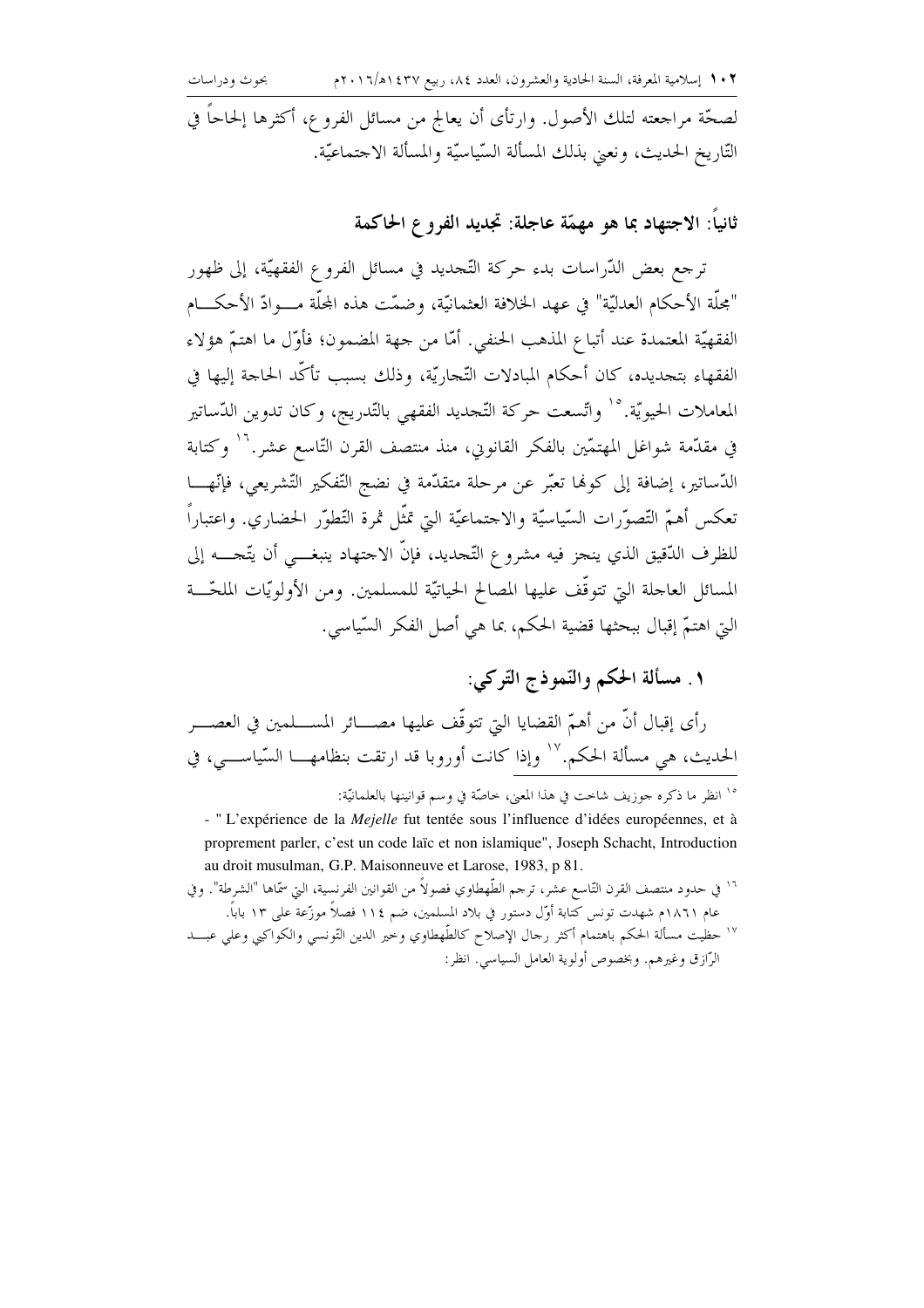الديمقراطيّة الروحيّة: مراجعة لمقالة "الاحتهاد" عند محمّد إقبال

ضوءِ مكتسبات فكر الأنوار، فإنَّ المسلمين لم يكن أمامهم إلاَّ تراث الفقه السَّياســــي الذي كان عبارة عن "أحكام سلطانيّة"، تعني بمصلحة الحاكم أكثر ممّا قمتمّ بضرورات الحكم.

ولكنّ الشّروط التي حضع لها الماوردي وأمثاله قد تبدّلت، وأصبح من الضّروري إحراج التَّفكير السَّياسي الإسلامي من دائرة الفقه السَّلطاني. ومن هذه الزَّاوية استأنف إقبال النّظر في مسألة الحكم، بصفتها موضوعاً يقع ضمن ما يحتاج إلى تحديــــد، تبعـــاً لسنَّة الحركة. ولئن اتَّسم الفكر السَّياسي التقليدي بمقاومة عوامل التَّحديد، فإنَّ إقبال لم يعدم وجود علامات مضيئة فيه يمكن الاهتداء بما، وفي هذا المعنى، أشار إلى إنكـــار الباقلاني وابن خلدون لشرط القرشيّة في منصب الإمامة.

ومنذ البداية أعلن إقبال، أنَّ أبرز تجربة في تجديد التَّصـــوَّر السَّياســــي في بــــلاد المسلمين، تجسَّدت في تركيا الحديثة. وقد قامت هذه التَّجربة على التَّخلي عــــن نمـــط الخلافة الموروث عن عهد الإمبراطوريّات، ومنوال دولة الخلافة؛ إذ أظهــــر فشــــله في مواجهة التّحدّيات الحديثة. وقد أكّد إقبال أنّ ملابسات العصر الحديث تقتضي مــــن المسلمين أن يأخذوا بما سمَّاه ابن خلدون الحكم الواحب بمقتضى العقل؛ أي الذي يحقَّق المصلحة التي يشير إليها العقل.^` وعلى هذا فإنَّ مطلب الدَّولة الدّينيَّة لا مســـوّ غ لـــه اليوم، إلاَّ في الحدِّ الذي تؤمَّن فيه الدُّولة التُّوفيق بين بعدي المادَّة والـــرُّوح في نظـــام الحكم. أمّا الدّولة الدّينيّة التي يقصد منها، أن يكون على رأسها خليفة مفوّض من الله، على غرار ما سطَّرته قواعد "الأحكام السَّلطانيّة"؛ فقد غدا أمراً غير مناسب."`

ونظريّة الحكم المستمدّة من روح الإسلام، حاءت لتقطع مع التّجربة المسيحيّة التي كانت نظاماً من الرَّهبنة في عالم مدنّس. أمّا الإسلام فيرى أنَّ النّشاط الــــدّنيوي غــــير مدنّس، بل يعدّ المظهر الأبرز الذي تتجلَّى فيه الحقائق الرَّوحيّة. والدَّولة هي أحد أهمّ

| – التّونسي، حير الدّين. <b>أقوم المسالك في معرفة أحوال الممالك</b> : تحقيق: المنصف الشنوفي، تـــونس–الجزائــــر: |
|------------------------------------------------------------------------------------------------------------------|
| الدَّار التَّونسيَّة للنَّشر، المؤسَّسة الوطنيَّة للكتاب، ط٢، ١٩٨٦م، ص٨٩.                                        |
| <sup>١٨</sup> ابن خلدون، عبد الرحمن. <b>المقدّمة</b> ، المطبعة الأزهريّة، ١٣٤٨هـ/١٩٣٠م، ص١٥٩.                    |
| <sup>١٩</sup> إقبال، محمّد. <b>تجديد التفكير الدّيني في الإسلام</b> ، مرجع سابق، ص١٨٣.                           |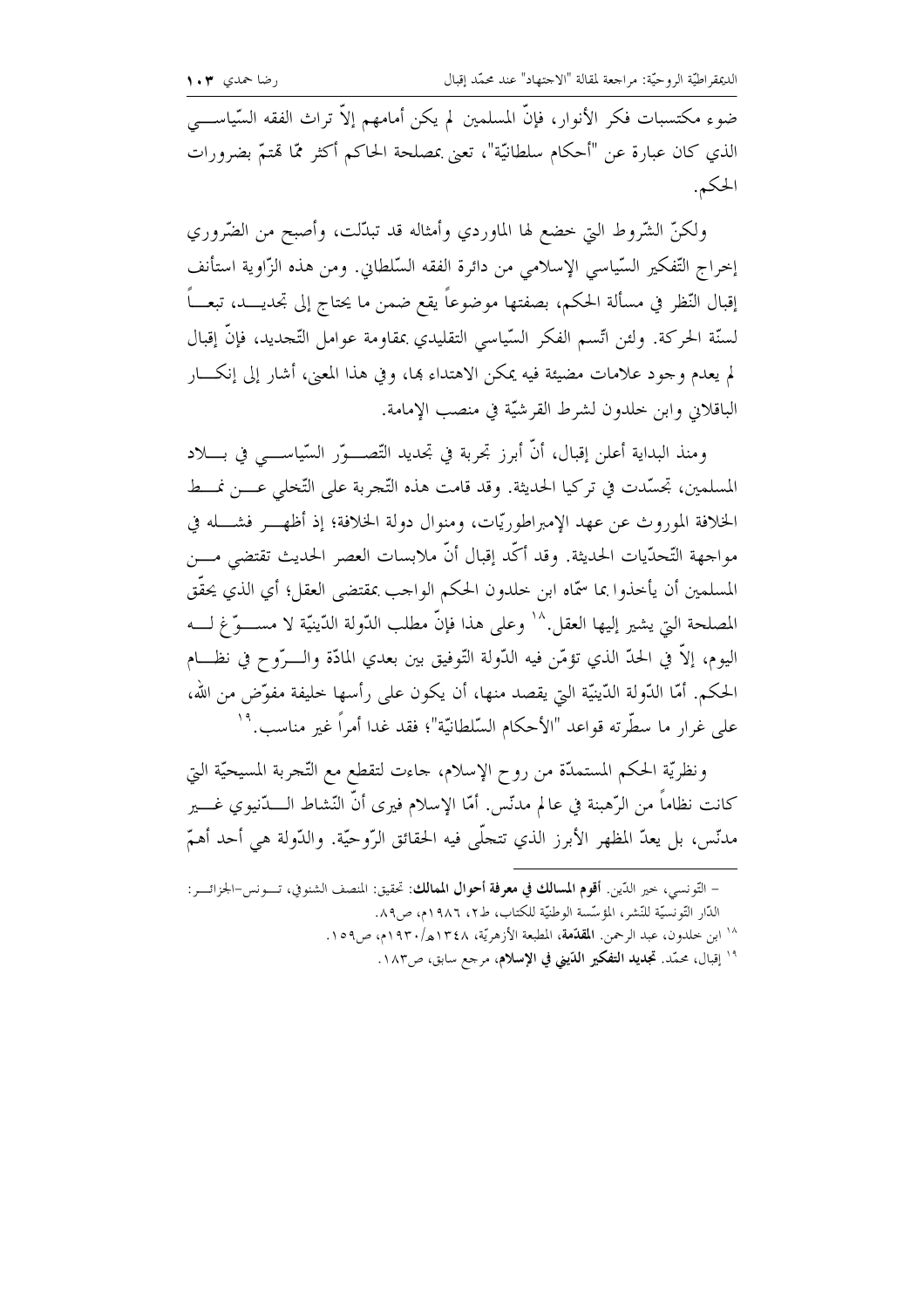الأجهزة القائمة على تنظيم هذا النّشاط، فهي الحامل للجوهر الرّوحي في شتّى نواحي الوجود الاجتماعي، وفي ضوء هذه المحدَّدات، يتعيَّن على المسلمين اليوم أن يسترشدوا بالتّحارب الحيّة القائمة من حولهم، وهذا ما تنبّه له الأتراك، عندما اســـتبدلوا بدولـــة الخلافة دولتهم الوطنيَّة واهتمُّوا بتحديثها، وهي الفكرة التي عبَّر عنها الشَّاعر التركـــي ضياء بقوّة، عندما دعا إلى أن يبادر كلّ شعب مسلم إلى بناء دولته الوطنيّة، لتنشأ من ذلك رابطة أمم إسلاميّة قويّة بدلاً عن دولة الخلافة التي استنفدت إمكان وحودها. ``

وإذ نظر إقبال بإعجاب إلى آراء هذا الشّاعر، وأيّده فيما ذهب إليه بخصوص عدم مناسبة فكرة الخلافة للأوضاع الرّاهنة، فإنّه حذّر من مخاطر الغلوّ في الأخذ بـــالفكرة القوميّة، التي كان يصدر عنها الأتراك في مشروعهم الإصلاحي، وقد بلغ من ريبته في النَّـــزعة القوميَّة، أن ألقى عليها تبعات إفشال جهود حركـــة الإصـــــلاح الــــدّيني في أوروبا، ومن المرحِّح أن يكون واقع تعدَّد القوميَّات في الهند، وراء ارتياب إقبـــال في فكرة القوميَّة، حاصَّة وأنَّ المسلمين في الهند يدخلون ضمن الأقليَّات القوميَّة التي كانت تعاني من سيطرة الهندوس وقوَّة نفوذهم في البلاد.

وهكذا فهض تجديد التَّفكير السَّياسي عند محمَّد إقبال، على معارضة مشروع إقامة الدُّولة الدِّينيَّة، على غرار ما كان عليه الأمر قبل إسقاط نظام الخلافة، والذي يبدو من حماسه للتَّجربة التَّركيَّة أنَّه كان مؤيَّداً لنمط الحكم الجديد الذي يحـــاكي النَّمــــوذج الغربي، ولكنَّ هذا الاختيار الصَّريح، لم يحلُّ دون الاعتراض على موحة الغلوُّ القومي، وكذا على مبدأ الفصل بين الدّين والدّولة، وقد اعتبر أنّ الأوّل يرشّح مشاعر الأثــــرة والتَّعصُّب، أمَّا الثَّابي فيعمل على فصم عرى الوحدة، التيّ أنشأ الإسلام على قاعــــدهّا الكيان الإنسابي. ``

والملاحظ أنَّ إقبال، إذ وازن بين تمحيده للنَّموذج التَّركي ونقده له، فإنَّــــه كــــان خاضعاً لمؤثَّرات اللَّحظة التّارِيخيّة الّتي كانت تمرّ بما المحتمعات الإسلاميّة في مطلع القرن

> `` ألب، ضياء كوك (١٨٧٥/١٩٢٤). شاعر تركي عرف بنـــزعته القوميّة والتحديثيّة. `` اعتبر إقبال أنَّ المادَّة هي الرَّو ح مضافة إلى الزَّمان والمكان. انظر: – إقبال، محمّد. تجمديد التّفكير الدّيني في الإسلام، مرجع سابق، ص١٨٢، ١٨٣.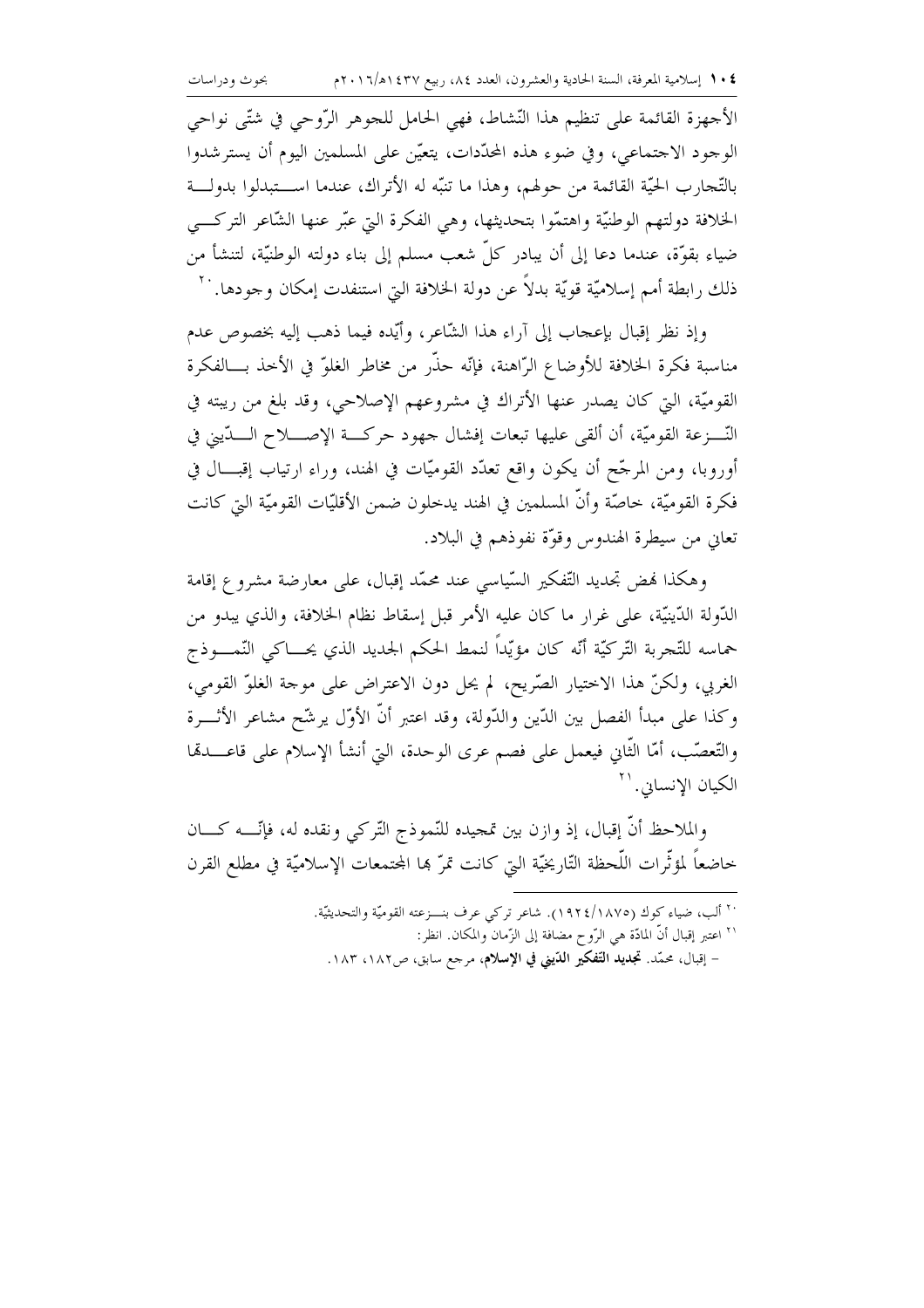الماضي،'' وكان يجدر بمشروع التَّجديد أن يتعالى عمَّا هو ظرفي، وأن يتعلَّق بمحاولـــة اكتشاف القواعد الثَّابتة التي يمكن أن ينهض عليها إصلاح الحكم في بلاد المســــلمين. والحقيقة أنَّ هذا التردَّد شكَّل علامة على محاولة الإمساك بطـــرفين متباعــــدين همــــا: الانحياز لمشروعات التَّجديد ذات الطَّابع الكوين، والاحتفاظ بعناصر الهويَّة الرَّوحيَّـــة للأمَّة، وهذا مظهر صريح لفكرة المصالحة التي أسَّس عليها إقبال الجانب الأهــــمَّ مــــن مقار بته التّجديديّة.

إنَّ انخراط إقبال في الدَّعوة بحماس إلى تجديد التَّفكير السَّياسي، لا يعني القطع مع كلُّ عناصر المنوال القديم، ويثبت هذا الاختيار التَّجديدي وفاء هذا المفكَّر لمنطلقاتـــه النَّظريَّة، الَّتِي تأخذ بمبدأ الحركة دون التَّنكُّر لحقيقة الثَّبات، وقد لفت إقبال إلى هــــذا الأمر، حين وضع مقاربته التَّجديديَّة في المجال السَّياسي تحت عنوان: "النَّقـــد المحـــافظ السّديد"، وهو شعار يتحاور فيه النّقيضان،"` والحقيقة أنّ الالتزام بمذه القاعدة تتحلّى علاماته أيضاً في معالجة موضوع المرأة.

### ٢. المسألة الاجتماعيّة: قضية المرأة:

شغلت قضيّة المرأة حانباً من الخطاب الإصلاحي، منذ أواخر القرن التّاسع عشر. وقد اشتهر هذا الموضوع تحت اسم "تحرير المرأة". وضمن هذا المبحـــث، تمَّ تنـــاول مسائل حلافيّة كثيرة ما تزال إلى اليوم موضوع سحال حادّ.<sup>٢٤</sup> وتركزّ اهتمام إقبـــال على البحث في مسألة المساواة بين الجنسين، في ثلاثة جوانب أساسيّة هــــي: الـــزّواج والانفصال والميراث. وقد عرض رأيه في هذا الموضوع، في معرض إشــــادته بمواقــــف الشَّاعر التَّركي ضياء، الدَّاعية إلى تجديد أحكام الأحوال الشَّخصيَّة في الإسلام. وكان منطلق هذا التّفكير، أنّ حركة الإصلاح ينبغي أن تبدأ بتحرير الأسرة من قيود العوائد البالية البيّ تكرّس ظلم المرأة.

٢٢ انعطاف تركيا كلّياً نحو الغرب لم يجعل منها نموذجاً عند عامّة المسلمين. أمّا اتّهام النّـــزعة القوميّة بتقوية نوازع الفرقة؛ فمحل نظر . <sup>٢٣</sup> إقبال، محمّد. تج**ديد التّفكير الدّيني في الإسلام**، مرحع سابق، ص ١٨١. ٢٤ من أوائل الذين بحثوا في هذا الموضوع قاسم أمين في مصر والطَّاهر الحدَّاد في تونس.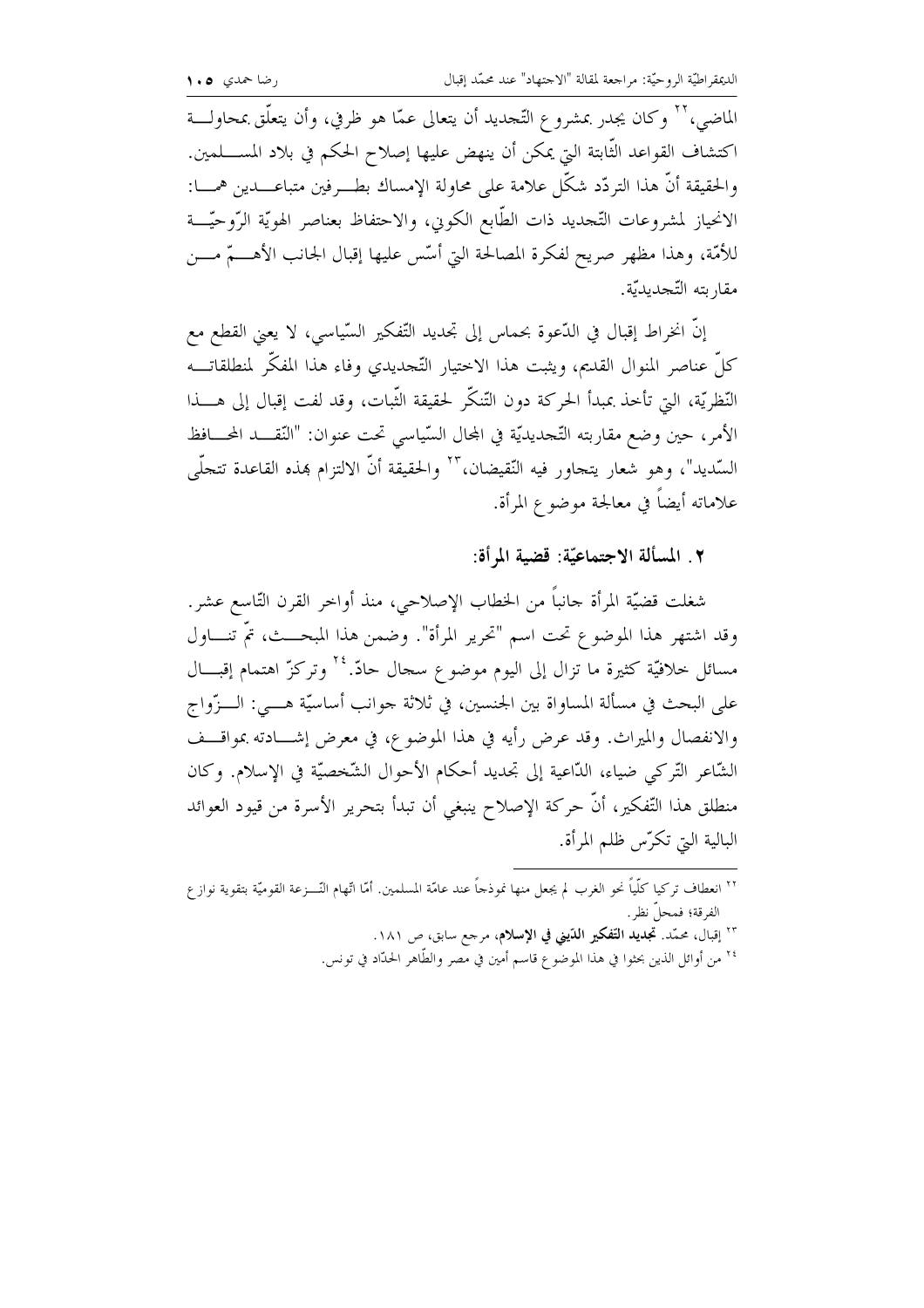ويبدو تأييد إقبال لآراء الشَّاعر التَّركي، في إلحاحه على تأكيد الطَّابع المدني لعقد الزَّواج الذي يسمح للمرأة أن تشترط بقاء العصمة بيدها. وهكذا فإنَّه مثلما يكون لها حقّ الدّخول في عقد الزّواج، فلها حقّ فسخه بالطّلاق. ومن أبلغ ما اعتبره إقبال دالّاً على انتهاك المساواة التيّ أقرّها الإسلام، أنَّ بعض النّسوة يضطرّهن مقـــت أزواجهـــن والرُّغبة في الخلاص منهم بالطِّلاق، إلى الارتداد عن الدّين. والأدهي أن يعالج ردّ الفعل هذا، بتوقيع عقوبة حدّ الردّة على هؤلاء النّسوة، ليصبح الظّلم مضاعفاً. °` ولا شـــيء أبعد من كلٌّ هذا عن روح الإسلام.

ولما كان منهج التَّجديد عند إقبال يأخذ بمبدأ التغيُّـــر، دون أن يتنكَّـــر لقاعــــدة الثَّبات، فقد امتنع عن مسايرة الشَّاعر التَّركي في كلِّ ما ذهب إليه، وتحديداً في مسألة الميراث؛ إذ كان اعتراضه قائماً على مخالفة موقف ضياء لأحكام الإرث في الإســـــلام، معتبراً أنَّ التعرُّف على نصيب المرأة في الميراث، يقتضي الإلمام بكلِّ أحكـــام المـــــيراث، وإذا كانت أحكام القرآن تفيد صراحة مبدأ المساواة بين الجنسين، كما جاء في الآية: ﴿وَلَهُنَّ مِثْلُ ٱلَّذِي عَلَيْهِنَّ﴾ (البقرة: ٢٢٨)، فإنَّ سائر الأحكام الفرعيّة ينبغي أن تفهـــم ضمن هذا المبدأ العامّ.

والواضح أنَّ إقبال كان يميل إلى الاقتصاد في إبداء آرائه، ومن ذلك أنَّه لم يتطرَّق إلى عديد القضايا الأحرى في هذا الباب، على غرارٍ مســألة ولايـــة المــرأة وزيّهـــا وخروجها إلى العمل واختلاطها بالرَّحال. وقد بدا هذا الاقتصاد أيضاً في الردّ علــــ ٍ المشكِّكين في عدالة نظام التَّوريث في الإسلام. ويمكن ردّ هذا الاختزال إلى أنَّ شموليَّــــة مقاربة إقبال التي تضمَّ مسائل فلسفيَّة وعقديَّة متنوَّعة، لا يمكن أن تتَّسع للتَّفصـــيل في أبواب الفقه.

والثَّابت أنَّ دائرة الاحتهاد عند إقبال ظلَّت محكومة بمحدَّدين اثنين: محدَّد فلسفي يرتبط برؤيته لطبيعة التَّقافة الإسلاميَّة القائمة على الموازنة بين حاليٌّ الحركة والتَّبات، ومحدَّد تاريخي، يتَّصل بارتباك الحركة الاجتماعيَّة في منعرجات التَّحوُّلات الحاسمــة؛ إذ يمكن لجموح حركة التَّحديد أن تقود إلى غير أهدافها المنشودة، مثلما هو الحـــال في

<sup>&</sup>lt;sup>70</sup> إقبال، محمّد. **تجديد التّفكير الدّيني في الإسلام**، مرحع سابق، ص١٩٩، ٢٠٠.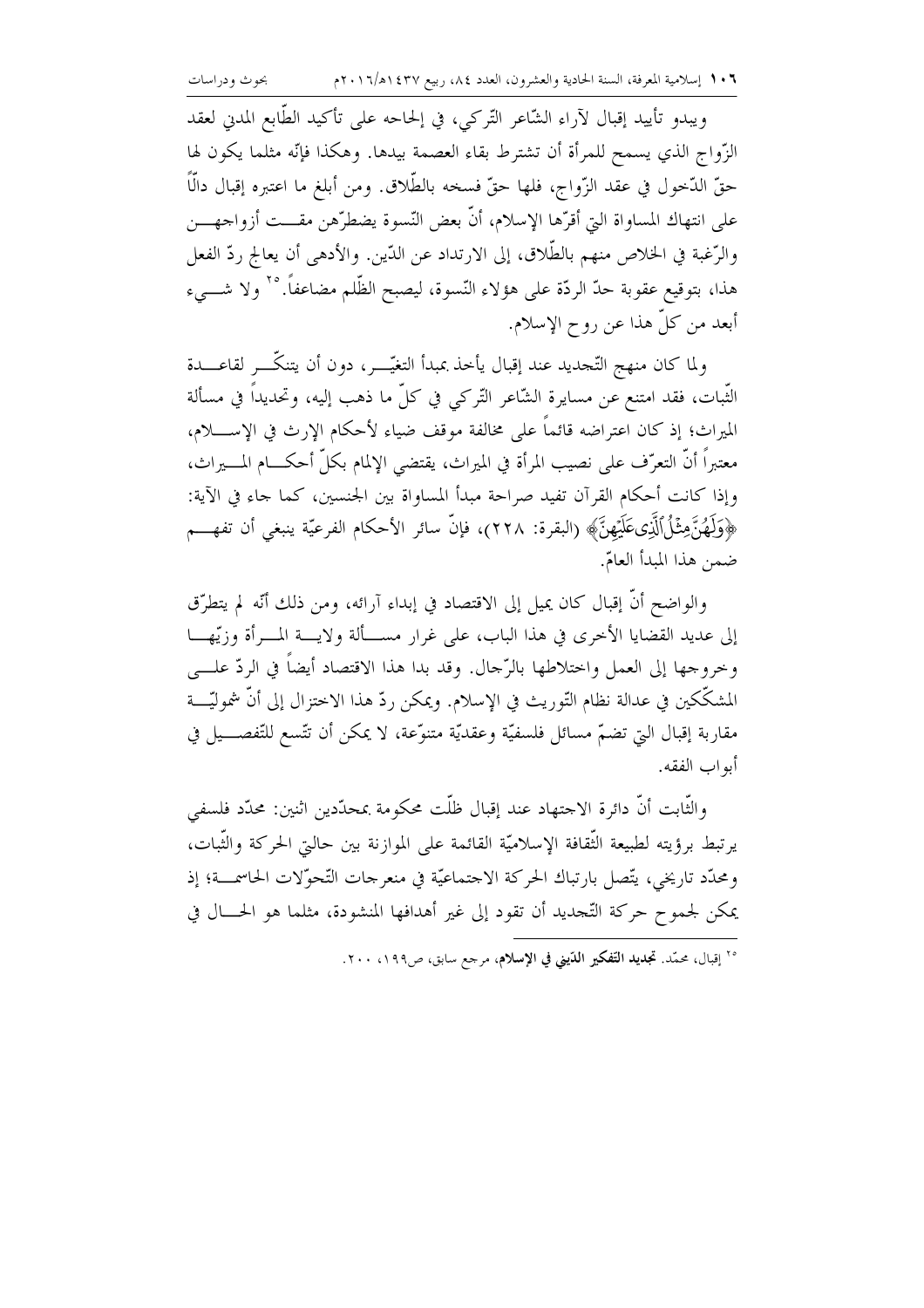بعض المواقف المخالفة لأحكام الإسلام، على غرار الموقف من الإرث. وفي الحـــالتين يتعيّن الانحياز إلى مبدأ الحركة والتّحديد دون التنكّر للثّوابت المقرّرة.

وإذ اكتفى إقبال بهذه الإشارات السّريعة، فإنّه أكّد أنّ إمكانيّات التّطوير الكامنة في المبادئ التّشريعيّة كبيرة، وهي لا تنتظر إلاّ من "يبذل وسعه" لكشف الغطاء عنها، لتسري في دفق الحياة الحديثة بما ينفع النّاس. والتّحديد متي كان مقصوراً على مسائل جزئيّة تفرضها إكراهات الواقع الرّاهن، لا يمكن أن يرتقي إلى مستوى تحســـيد مبــــدأ الحركة في الإسلام. ومن أجل أن ينسجم التَّجديد مع هذا المبدأ، يتعـــيّن أن يصـــبح الاحتهاد سنّة دائمة، يجري اعتمادها تلقائيّاً وبسلاسة في آليّـــات العقــــل التّشــــريعي الإسلامي، ومثل هذا يحوج إلى مراجعة حدّية للأصول التي يتأسّـــس عليهــــا إنتــــاج الأحكام، وهكذا فإنَّ الاحتهاد في فروع الأحكام مرتمن بمدى نحـــاح الاحتــــهاد في أصول الفقه، لنتحوَّل من الاحتهاد الجزئي إلى ما هو شامل، ومن التَّحديد الظَّـــرفي إلى ما هو دائم. وهذا ما يتصدّى له إقبال، استكمالاً لشروط تفعيــــل مبـــــدأ الحركــــة في الإسلام.

## ثالثاً: الاجتهاد بما هو مهمّة دائمة: تجديد القاعدة

يتأسّس المشروع التّحديدي لإقبال ضمن الدّائرة الأوسع للاحتهاد، الهـــادف إلى استعادة الحقّ الكامل في التّشريع. وإذا كان القول بإغلاق باب الاجتهاد قد صادر حقّ الخلف في الخروج عن آراء السَّلف، فإنَّ أوَّل شروط التَّحديد اليوم أن يستعاد الحقَّ في الاجتهاد، بما في ذلك مراجعة القوانين الضَّابطة لآليَّة الإنتاج التَّشريعي، ونعين بذلك ما سمَّاه القدامي: أصول التَّشريع، وهي القرآن والحديث والإجماع والقياس. ويبـــدو أنَّ تناول إقبال لهذه الأصول الأربعة كان موجّها نحو تحصيل ثمرتين اثنـــتين: أوّلهمــــا، أن يتبيّن المسكوت عنه من خصائص التّشريع الإسلامي. وثانيهما، إبراز الآفاق التي تنفتح أمام المسلمين المحدثين، بتفعيل مساحات الممكن الاحتهادي في هذه الأصــــول. ومــــن الواضح أنَّ غاية إقبال من هذه المراجعة، توسَّع في أفق الانتظار الذي يصــــنعه إعــــادة تنصيب الاجتهاد حاكماً في حياة المسلمين.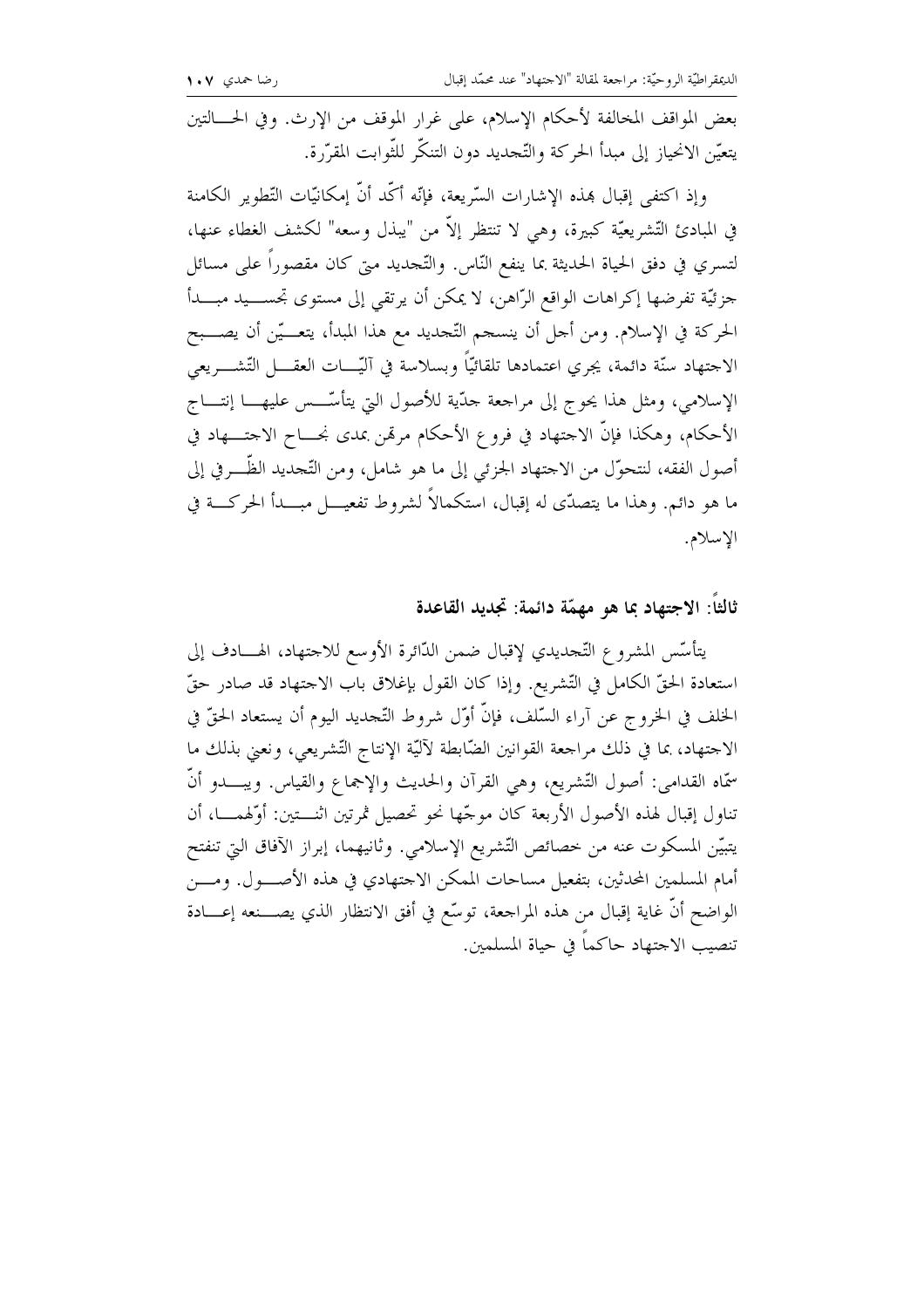## ١. الخصائص التِّشريعيَّة: المسكوت عنه في الأصول:

اقتضى الطَّابع النَّقدي لمقاربة إقبال، أن يقتصر الاهتمام علـــي رصــــد النّــــواحي المرتبطة بمدى قابليّة التّشريع الإسلامي للتطوّر، ولذا بدأ إقبال ببيان خصائص التّشريع الإسلامي في بداية عهده. وقد انتهت به هذه المراجعة، إلى الاهتداء إلى وجود جملة من المميّزات التيّ ترشّح معنى الاجتهاد وتحتُّ عليه، ويمكن إجمـــال هــــذه الخصــــائص في العنصرين الآتيين: روحانيّة التّشريع الإسلامي وطابعه الكوبي مـــن جهـــة، ومرونتـــه ومسايرته لنبض الحياة وللتَّجربة الإنسانيَّة من جهة أحـــرى. ويقتضـــي التَّجديـــد في الأصول كشف الغطاء عن هذه الخصائص، عبر الاحتهاد الكامل والمفضى إلى تفعيــــل مواطن الخصوبة في التّشريع الإسلامي.

أ. روحانيّة التّشريع وطابعه الكوني:

حاء في تقويم إقبال لتاريخ التّشريع الإسلامي، أنّه لم يكن للـــمدوّنات الفقهيّـــة وجود سابق لقيام الخلافة العبَّاسيَّة. وطيلة المرحلة السَّابقة، كان القرآن يعـــدّ المرجــــع التّشريعي للأجيال الأولى من المسلمين.'`` ولا شكّ في أنّ حركة التّشريع أثناء هــــذه المرحلة كانت تجري بتلقائيَّة وسلاسة اقتضتها بساطة النَّوازل وندرتما. وكــان إقبـــال يطمح إلى استئناف سيرة الأسلاف الذين تعاملوا مع القرآن بلا واسطة. وقد أحبر عن نفسه أنَّه ظلَّ يقرأ القرآن لسنوات عديدة حتى جاءته هذه النَّصيحة من والــــده "يــــا ولدي اقرأ القرآن كأنَّما نـــزل عليك." وجاء في هذا الاعتراف أنَّ حقـــائق جديـــدة بدأت تنكشف أمام عينه منذ التزم بهذا النّهج في قراءة القرآن.'`` وتبعاً لهذا الاختيــــار لاحظ إقبال أنَّ القرآن لم يكن مدوِّنة في القانون، وأكثر ما عالجته "آيات الأحكـــام" كان يتَّصل بأحكام الأسرة، كوها النَّواة الصَّلبة للاجتماع البشري، والدَّلالة الأبرز التي استخلصها من هذا الاقتصاد في المادّة التّشريعيّة، أنّ غاية القـــرآن روحيّـــة في المقــــام الأوَّل. ومن ثم صرفت آياته اهتمامها عمَّا هو عرضي ومادِّي، إلى ما هــــو حــــوهري وروحي.

> <sup>٢٦</sup> المرجع السابق، ص١٩٥. <sup>۲۷</sup> النّدوي، ا**لعوامل التي كوّنت شخصيّة محمّد إقبال**، مرجع سابق، ص١٤. <sup>٢٨</sup> إقبال، محمّد. تج**ديد التّفكير الدّيني في الإسلام**، مرحع سابق، ص ١٩٦.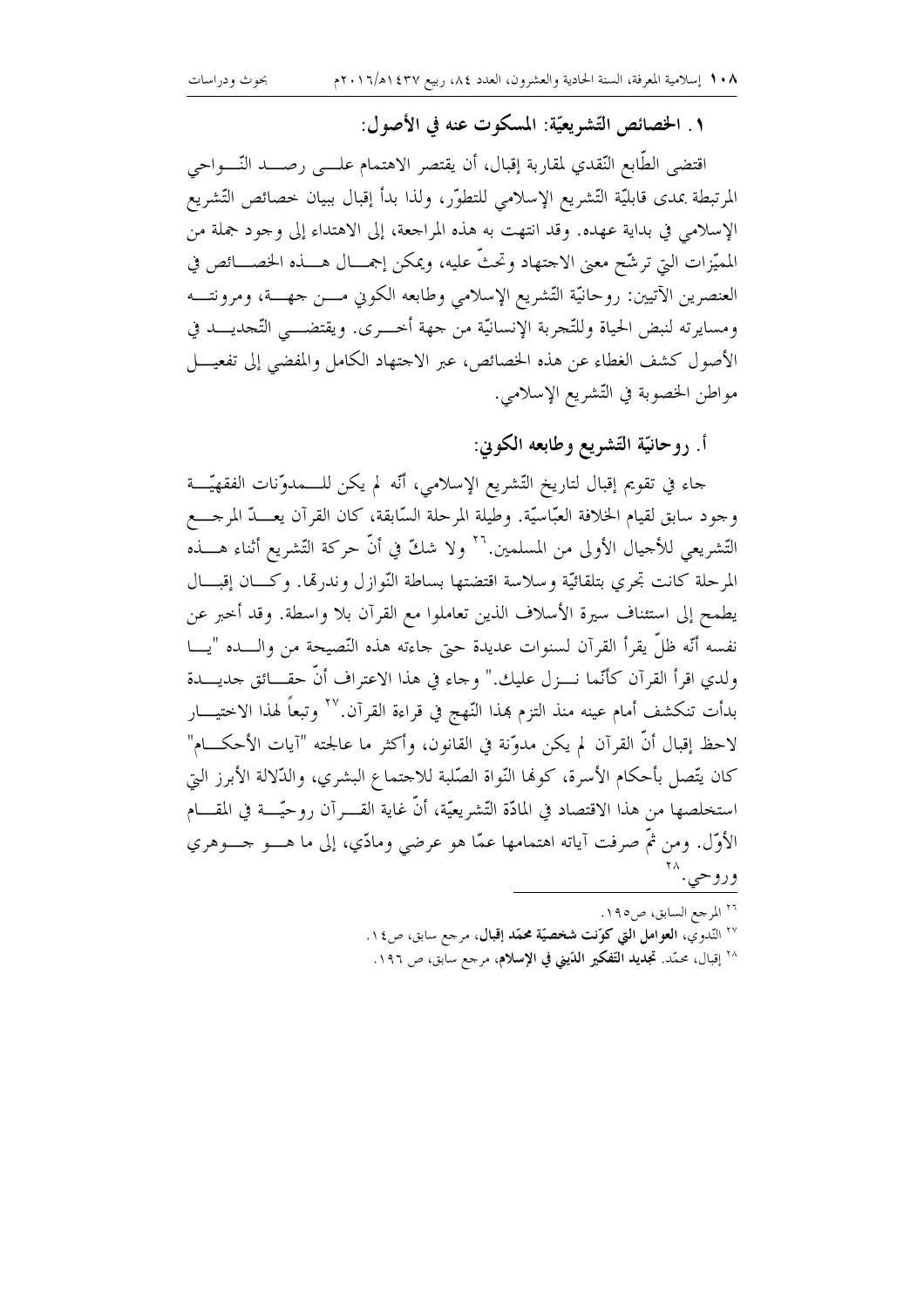وتشير أدلَّة كثيرة إلى أنَّ جوهر الدَّعوة القرآنيَّة، كانت تتعدَّى ســــنَّ الأحكـــام التَّفصيليَّة في العبادات والمعاملات إلى مجال أرحب، وضمن هذا الأفق يجــــرى توثيـــــق الرَّوابط الواصلة بين الإنسان وخالقه، إلى حانب الكشف عن المنـــزلة التي خصّها الله بالإنسان، بصفته مستخلفاً في الأرض.'' والصَّلات الرّوحيَّة تنساب تلقائيّاً، حســـب إقبال، ومن ثمَّ فلا إكراه في القرآن على الاعتراف بمذه الصَّلة، ولا توحد فيه أحكـــام ملزمة بالإيمان، خلافاً لما هو متداول عند الفقهاء تحتّ مسمّى حـــدّ الــــردّة. ولكــــنّ روحانيّة الإسلام القائمة على تثبيت وشائج الصّلة بين الفرد وخالقه، لا تصل إلى مـــا ذهبت إليه المسيحيَّة من غلوٍّ بلغ حدِّ الرَّهبنة والعزوف عن الدُّنيا. وفي القرآن حـــثَّ صريح على مراعاة احتياجات الفرد المادّية، على الرغم كولها دون الحاجات الرّوحيّـــة مكانة بته

ومن البدهي أن يتقدَّم الجانب الرَّوحي، لأنَّ السَّوِّال الوحسودي يشسمل البعسد الاحتماعي ويضبط له اتَّجاهه العامّ. وإذا كان الروحي متعالياً على التّاريخ، بما يجعــــل معالمه مكتملة منذ البدء، فإنَّ الاحتماعي لا عملٍ له إلاَّ في سياق الحركة الاحتماعيَّــــة، وهذا ما تحدَّدت به السَّمة الثَّانية للتَّشريع القرآين، ونعيي طابعه الكوين العامّ، وعلامــــة ذلك أنَّ هذا التَّشريع كان يكتفي برسم المبادئ العامَّة للأحكـــام ويتــــرك التَّفاصــــيل للاحتهاد البشري، وقد وحد إقبال هذا المعنى في واحد من أهمّ المفــاهيم الإســــلاميّة، ونعيي مفهوم "حتم النَّبوَّة". ويؤشَّر هذا المفهوم إلى أنَّ الوحود لا ينبغي أن يظلُّ دومـــاً ينبغي أن يترك ليعتمد في النّهاية على رسائله هو.''`` والدّور الموكـــول للإنســــان في الوجود هو موضوع وظيفة الاستخلاف.

وفي الأصل الثَّاني من أصول التَّشريع الإسلامي؛ أي الحديث النَّبوي ما يقيم الدَّليل على هذه الحقيقة، ولئن كان ظاهر التّشريع النّبوي، أنّه يرتبط بوقائع محليّة –النّــــوازل

| <sup>٢٩</sup> بلعيد، الصّادق. ا <b>لقرآن والتّشريع: قراءة جديدة في آيات الأحكام</b> ، تونس: مركز النّشر الجامعي، ٢٠٠٠م،                                                                                                     |             |
|-----------------------------------------------------------------------------------------------------------------------------------------------------------------------------------------------------------------------------|-------------|
|                                                                                                                                                                                                                             | ص ۱ ه، ۲ ه. |
| ٣٠ انظر مثلاً قوله تعالى: ﴿ وَٱبْتَغِ فِيمَآ ءَاتَـنكَ ٱللَّهُ ٱلذَّارَ ٱلْأَخِزَةَۖ وَلَا تَـنسَ نَصِيبَكَ مِنَ ٱلدُّنْيَـا﴾ (القصص: ٧٧).<br>٣١ إقبال، محمّد. <b>تجديد التّفكير الدّيني في الإسلام</b> ، مرحع سابق، ص ١٤٩. |             |
|                                                                                                                                                                                                                             |             |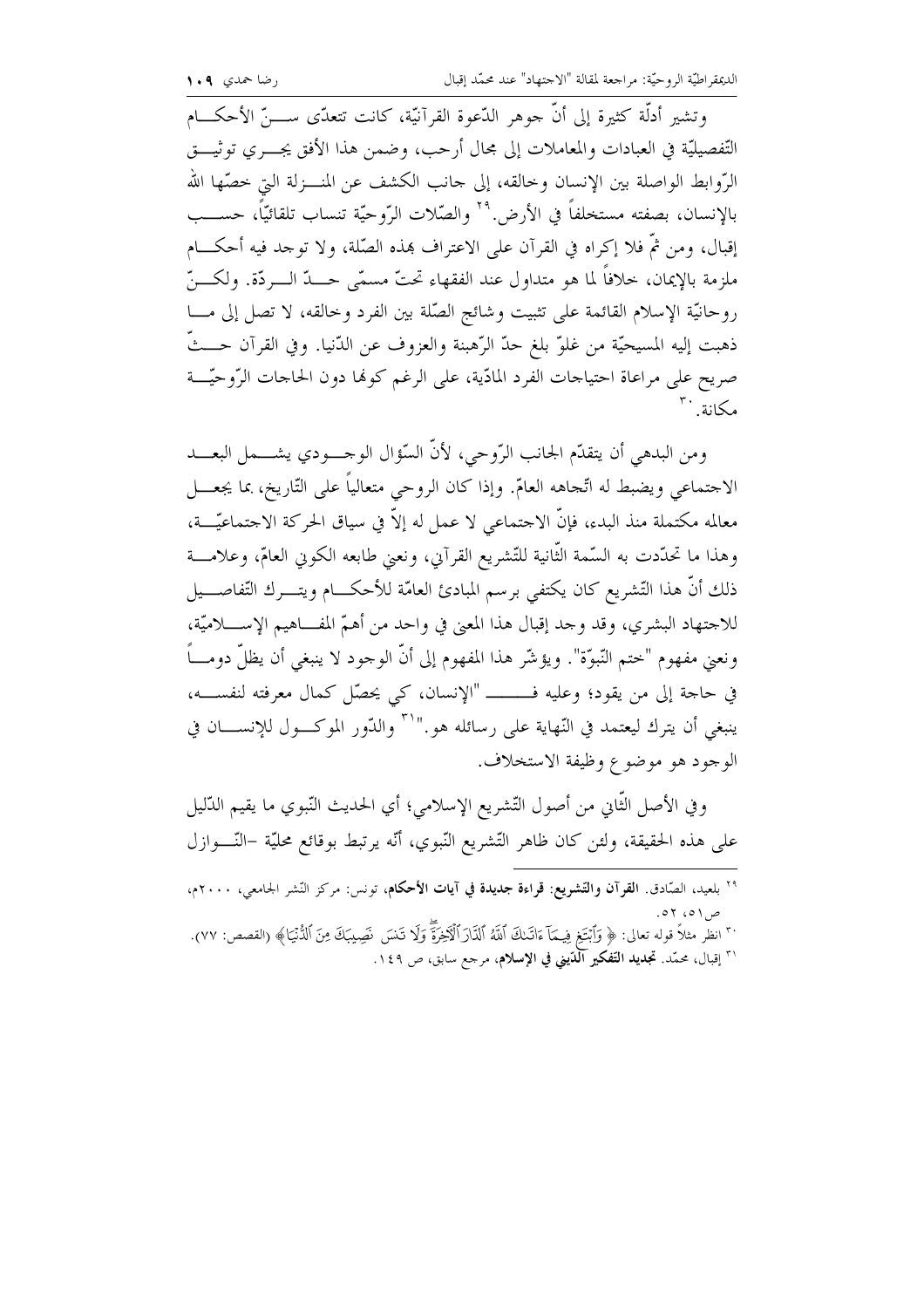بحوث ودراسات

التي حدثت للعرب في النّصف الثّابي من القرن السّابع للميلاد– فإنّ تلــــك الأحكــــام ليست سوي تطبيقات على واقع محدَّد، وهي قابلة للتَّجرُّد من إقليميَّتـــها كـــي يقــــع الاهتداء بمنهجها في وقائع غير متناهية. ويرتّب إقبال عن هذا الأمر نتيجة، مؤدّاها أنّ الأحكام المقرَّرة بالأحاديث النَّبويَّة، لا ينبغي أن تفرض بحرفيَّتها على الأجيال اللاحقة، بل يكفي الاستئناس بالرَّوح التي حكمت طريقتها في فصل النَّوازل. `` وهذا الطَّـــابع العامّ للتّشريع يتضمّن اعترافاً بحقّ الحلّف في التّجديد، وهو مرتبط كــــذلك بالطّــــابع العالمي لدعوة الإسلام. ويظهر أثر هذا الحرص على التّوحيد والتّأليف، في اســـتيعاب أحكام الإسلام لبعض الأعراف التي لا ضرر فيها، كأعراف الأكل والشَّرب والطَّهارة والنَّجاسة وغيرها. ٣٣ والغاية من استيعاب هذه الأعراف، تحقيق قدر من الانسجام بين الجماعات المتنافرة والمتنافسة.

وقد كان الوعى بأنَّ الإسلام دين غير إقليمي، وراء ميل أبي حنيفة إلى الأخذ بمبدأ الاستحسان، لما فيه من مراعاة للحالات الواقعيّة في التّشريع.<sup>٣٤</sup> وهكذا خلص إقبـــال إلى إعلان تمافت أطروحة المحافظين الذين لا يزالون أسرى الأفسق المعسرفي للتسراث. والفكر التَّقليدي يذهل عن كثير من الخصائص الأساسيَّة للتَّشريع الإسلامي، فقد أهدر ضيق أفقه، ميزة المرونة الكامنة في أصول التّشريع، وهذا ما أفقده القدرة على الحركة والتّطوّر .

### ب. مرونة التّشريع وارتباطه بالتّجربة:

عند مراجعة أصول التّشريع، لاحظ إقبال أنّ العجز عــــن التّجديــــد في صــــياغة الأحكام لا يعود إلى فقر النَّصوص، وإنَّما إلى عدم كفاءة المتعاملين معها، ورأى أنَّ من أهمّ العلامات الدَّالة على قابليّة التّشريع الإسلامي للتّطوّر، مرونته التي يشهد هما تاريخ

- <sup>۳۲</sup> المرجع السّابق، ص۲۰۳.
- ٢٣ استوعبت الأحكام الإسلاميّة عدداً من الأعراف الجاهليّة كالقصاص مثلاً. وقد أخذ الفقهاء بقاعدة "شرع من قبلنا شرع لنا".
	- <sup>٣٤</sup> إقبال، محمّد. تج**ديد التّفكير الدّيني في الإسلام**، مرحع سابق، ص٢٠٣.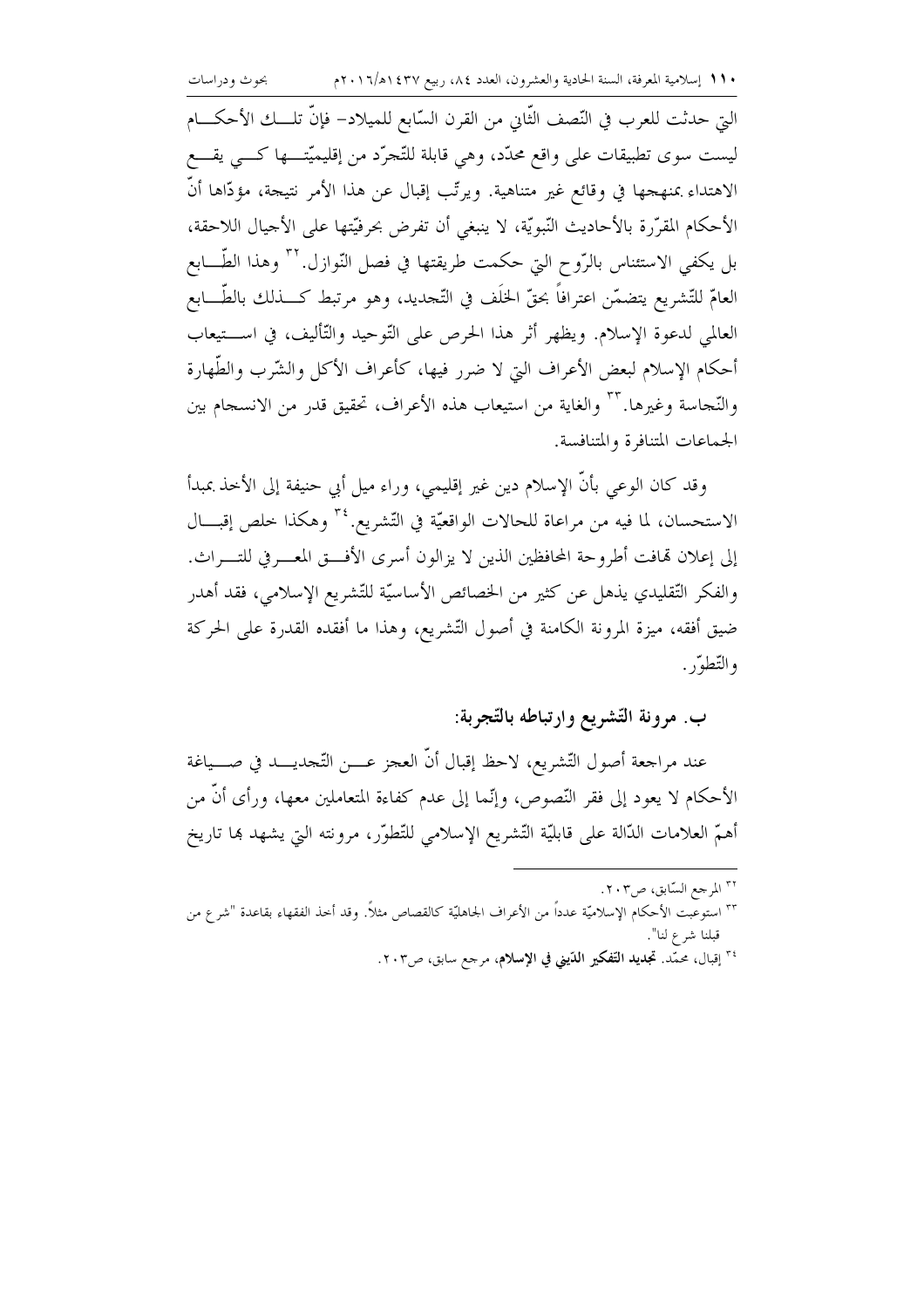الفقه. وما تعدَّد المذاهب وتعايشها، على الرَّغم من اختلافاها الكثيرة، إلا دليل علـــي استيعاب المكوّن التّشريعي لكثرة الآراء وتنوّعها. ولهذه المرونة أصل ثابت في المبـــادئ القرآنيّة العامّة التي لا تعادي مبدأ التّطوّر، على اعتبار إقرارها بأنّ الكون نفسه متغيّــــر باستمرار، وما دام "حكم القرآن على الوحود بأنَّه خلق يزداد ويترقَّى بالتَّدريج"، فهذا "يقتضي أن يكون لكلَّ حيل الحقَّ في أن يهتدي بما ورثه من أسلافه، من غير أن يعوقه ذلك التَّراث في تفكيره وحكمه وحلَّ مشكلاته الخاصَّة."°" وانسجاماً مع هذا التَّصوُّر العامّ للكون وللوحود، أكَّد إقبال أنَّ المبادئ التَّشريعيَّة في القرآن تعمل "كمنبَّه للفكر الإنساني.'''`` بما يجعل منها طاقة توليديّة لا مجرّد معطيات حاهزة. وهذا مـــا يضــــمن استمرار عمليّة الاحتهاد من أحل توليد الأحكام وتطويرها، في نطاق الضّوابط الثّابتـــة في الاسلام.

والقول بأنَّ الأحكام الواردة في الأحاديث النَّبويَّة، هي نماذج لطرائق الاحتهاد في وضع الأحكام، وأنَّ منطوقها غير ملزم بحرفيَّته، يمثَّل وحهاً آخــــر لمرونــــة التَّشــــريع الإسلامي. وإذا كان الأخذ هذا القول خاضعاً لتأثير اتَّجاهات النُّقد التَّـــاريخي الــــتي اعتمدها المستشرقون في دراستهم للحديث النّبوي، فإنّ إقبال آثر أنّ يردّ هذا المذهب إلى أحد المحتهدين المسلمين، والمقصود بذلك شاه ولى الله الذي ألَّم على ضرورة العناية بالطَّابع المزدوج في التَّشريع النَّبوي، والمتمثَّل في ثنائيَّة الحادثة الخاصَّة، والمغزى العامّ. `` ولا شكَّ في أنَّ ثبوت هذه الخاصّية يرشّح معنى الاحتهاد من أحل وضــــع الأحكــــام المناسبة لكلّ حال.

ومن علامات المرونة أيضاً، القول بأنَّ إجماع الصَّحابة غــــير ملــــزم لمــــن يــــأتي بعدهم.^\* وهذه المرونة ثابتة أيضاً بالأصل الرّابع للتّشريع، ونعني القياس. ولئن اختلف

> <sup>٣٥</sup> المرجع السابق، ص١٩٩. <sup>٣٦</sup> المرجع السّابق، ص١٩٨. ٢٧ "النَّبي يعلُّم أمَّة معيَّنة ليتَّخذ منها نواة لبناء شريعة عالميَّة." انظر: - إقبال، محمّد. تجديد التّفكير الدّيني في الإسلام، مرجع سابق، ص٢٠٣. ٣٨ استند إقبال في هذا الرَّأي إلى مذهب أبي الحسن الكرحي الحنفي. انظر: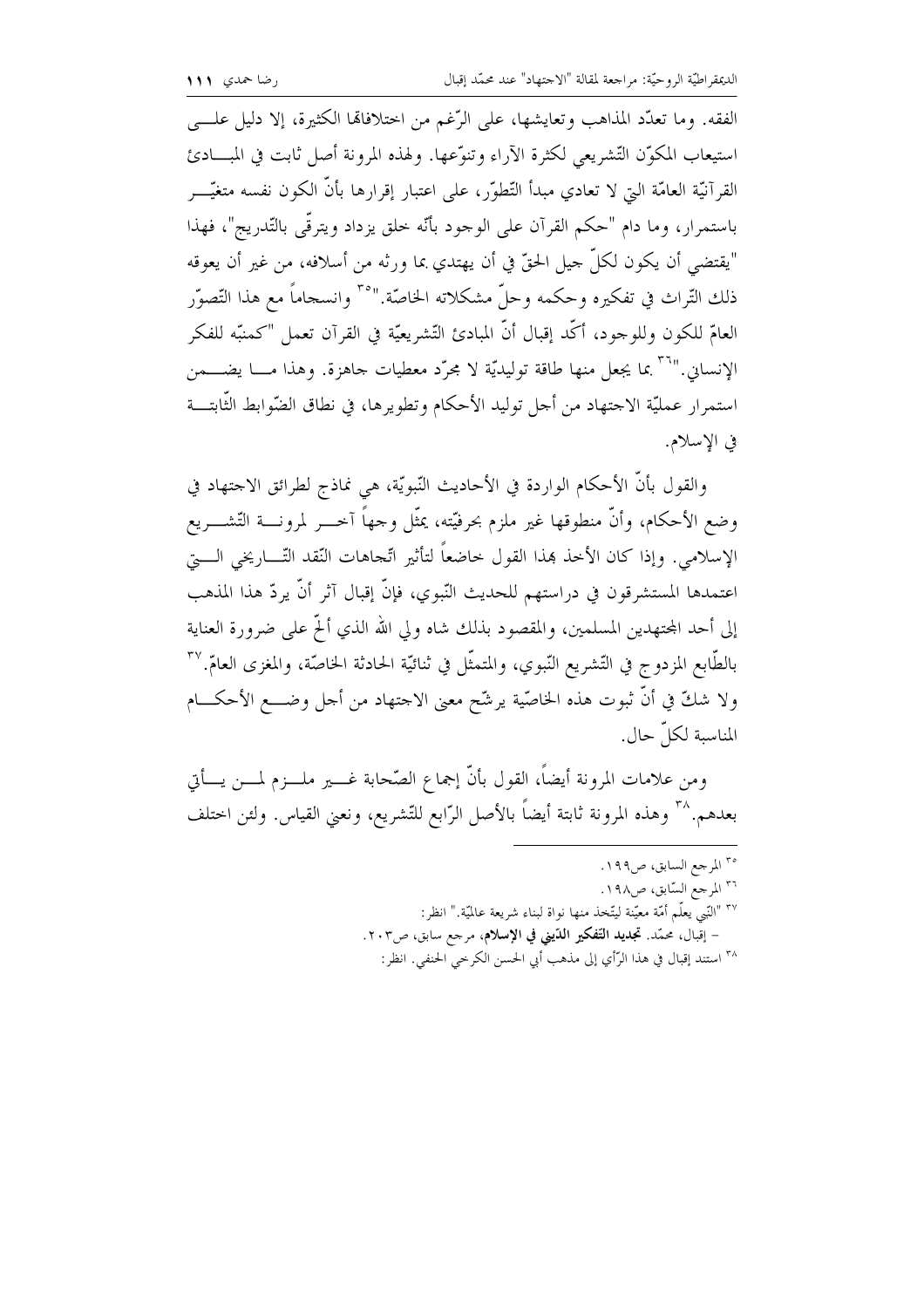الفقهاء الأوائل في طريقة العمل بالقياس، فرآه العراقيّون إعمالاً للرَّأي، وقصره أهــــل الحديث على "السَّابقات" من "عمل أهل المدينة"، فإنَّ الجدل بشأنه قد انتهى إلى تثمين دوره حتّى غدا "مصدر حياة وحركة في التّشريع الإسلامي." أنّ وبذلك صار القيـــاس مرادفاً للاجتهاد. وقد عرّف إقبال القياس، على وجه يضمن ديمومة فاعليّة الاجتــــهاد؛ إذ قال: "والأصل الرّابع من أصول الفقه هو القياس: وهو استخدام التّعليل القائم علي تشابه بين الحالات، في التّشريع.''`` والقياس بهذا المعنى، متاح لكلّ من يؤتى القـــــدرة على ملاحظة "التّشابه" بين النّازلة الحاضرة، ومثيلتها الغائبة و"تعليله".

ومن العلامات البارزة أيضاً على المرونة التي وسمت الفكر التّشريعي عند إقبـــال، ارتباطه الوثيق بالتَّجربة الإنسانيَّة. وقد قامت الثَّقافة الإسلاميَّة عامَّـــة علـــي تـــثمين التّحربة وعدّها المرحع الأوّل في إنتاج المعرفة، وكان ذلك من آثار توجيهات القــــرآن التي حاءت تحتٌ على النّظر في الوحود وتدبّر أسراره. وفي مقابـــل هــــذا الانشــــغال بالواقع، كانت الثَّقافة اليونانيَّة، لا تحتفي إلاَّ بما هو تجريدي.'<sup>٤</sup> وقد هوّن إقبـــال ممّـــا يقال عن وقوع المتكلَّمين والفلاسفة المسلمين تحت تأثير النَّــــــزعة النّظريّـــة للثّقافـــة اليو نانيَّة، معتبراً أنَّ تأثيرها كان محدوداً. أمَّا الاتِّجاه الغالب في الثَّقافة الإسلاميَّة؛ فقــــد كان يميل إلى اعتماد التَّجربة، وما التَّصوُّف إلاَّ وحه لهذا الميل.'' ۚ وفي ميــــدان الفقــــه بدت آثار هذا الميل، في عدول الفقهاء عن منهج الاستنباط القـــائم علـــي ملاءمـــة النَّصوص للفروض الذَّهنيَّة إلى اعتماد منهج الاستقراء، في مراحــــل نضـــــج التَّفكــــر التَّشريعي. أَ ۚ وَلا يعطي إقبال نماذج من هذا التَّحوُّل الإيجابي. وإذا كان هذا الموقـــف يناقض ما سبق تأكيده بخصوص جمود الفقه، فالمرحّح أنه كان يقصــــد بـــالتّحوّل إلى منهج الاستقراء، تلك المراحل التي تمّ فيها العمل بالاحتهاد، بمعناه الكامل.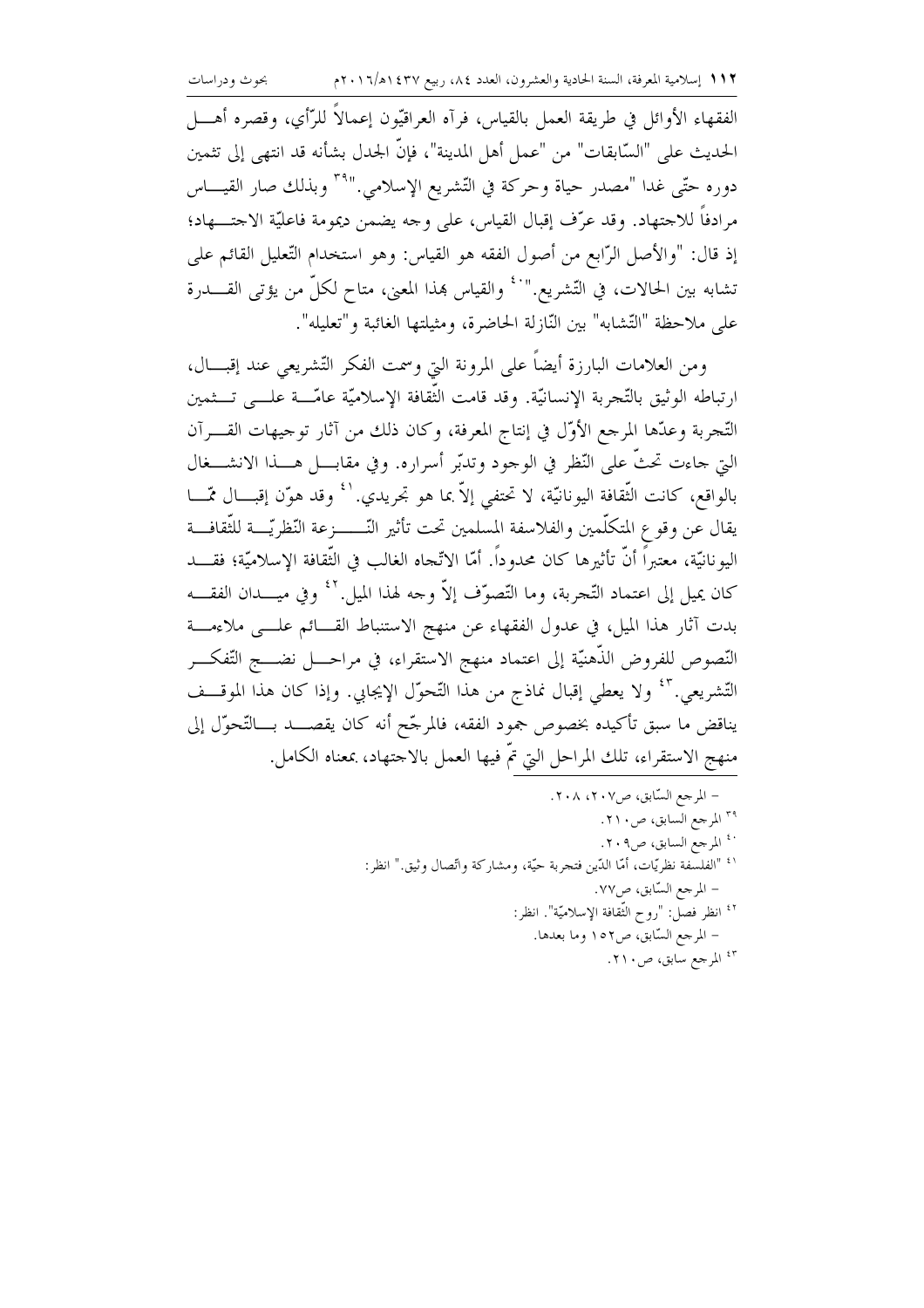والتَّحربة كامنة في أغلب الأصول حسب إقبال، فإذا كان القرآن يضع ضــــوابط لسيرة الأفراد في الوجود ويقدَّم حلاصة تجارب الأمم السَّابقة وما فيهـــا مــــن عــــبر ودروس، فإنَّ الحديث النَّبوي يعكس صوراً مهمة من تجربة أمَّة الإســــلام في مرحلــــة تشكُّلها الأولى. وللإجماع في التَّجربة الإسلاميَّة الحديثة دور إيجابي في إنجاح التَّحـــوَّل من أنماط الحكم التَّقليدي والاستبدادي، نحو أشكال أخــــرى جوهرهــــا المشــــاركة والدَّيمقراطيَّة، ولا معنى للقياس إلاَّ بوصفه تعاملاً مباشراً مع تجارب لم يسبق لها وحود.

إنَّ الخلاصة التي سعى إقبال إلى بلورتما، تتمثَّل في تأكيد قابليَّة التَّشريع الإسلامي للتطوّر المطّرد بما يناسب واقع الأحوال المتبدّلة، ويكفى التّأمّل في الإمكانيّات الكامنــــة في الأصول الأربعة للتّشريع الإسلامي، لندرك أنّها كلّها ترشّح معنى بذل الوسع وتحتّ على الاحتهاد، وفي واقع المسلمين اليوم، يفتح الاحتهاد في الأصول للتّشريع الإسلامي آفاقاً , حبة، ليكون معاصراً لزمنه.

#### ٢. نحو آفاق الديمقراطيّة الرّوحيّة:

جاءت خلاصة فحص إقبال لممكنات التَّجديد في الأصول الأربعة، لتؤكَّد أنَّها لا تخرج عن الانضباط بمبدأ الحركة انسجاماً مع قوانين الوجود عامّة. ولكن يبدو أنّ نيّة إقبال كانت تتعدّى محرّد الملاءمة بين الرَّؤية الفلسفيّة للتصــوّر الإســـلامي ومنــــهج الاستنباط الفقهي؛ إذ كان يهدف إلى كشف أفاق حديدة، تتَّخذ فيها مسألة الاحتهاد في التِّشريع شكل هيئة دائمة، تكون بمثابة اختيار استراتيجي يؤمَّن اطّْراد التَّقلُّم. ويبدو أنَّ الاجتهاد المنشود عند إقبال، يفتح آفاقاً رحبة من الانتظارات التي لا يقف مــــداها عند حدود العالم الإسلامي فحسب، بل يتحاوزها ليشمل الإنسانيَّة قاطبة.

# أ. الإجماع .. ذلك الأمل:

أثبت إقبال الحقّ في الاحتهاد بطريقين اثنين: طريق الأصوليين؛ إذ بيّن أنّ الأصول الأربعة للتَّشريع تنطوي على ممكنات كثيرة لتطوير الأحكام. وطريق المؤرِّخين؛ إذ أقرَّ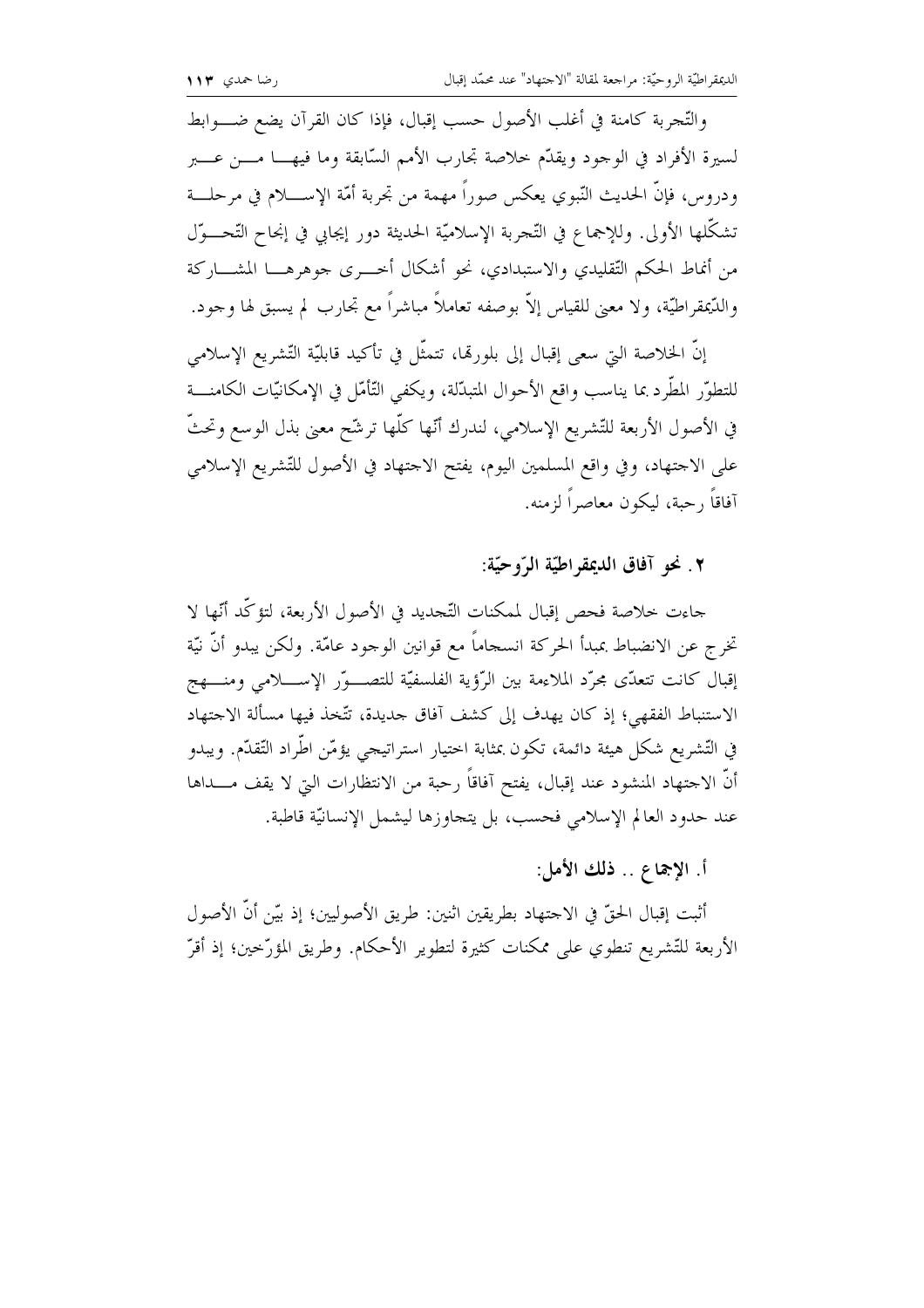بأنَّ أحيالاً من الفقهاء قد اضطلعوا بدورهم في الاحتهاد منذ زمن مبكَّر، و لم تتوقَّـــف حركة الاحتهاد حتّى بعد شيوع القول بغلق باب الاحتهاد. ومن ثمّ صار الاحتــــهاد بدوره، أصلاً من أصول الإسلام، وعلى الرُّغم من ذلك، فإنَّ حالة الانحلال الرَّوحـــي التي وقعت فيها أحيال المسلمين، قد أدّت إلى ترسيخ ظاهرة الكسل العقلبي، وكانـــت ثمرة هذا الخمول اختلاق مقالة "غلق باب الاحتهاد"، وبذلك تمأسس التّقليــــد وحــــلّ الاتّباع محلّ التّفكير والتّدبّر.

وإذ يواجه المسلمون في هذا العصر تحدّيات الانتقال من العالم القديم، فإنّهم بحاجة ماسَّة إلى اصطناع الاجتهاد في مواجهة مشكلات عصرهم، وفي هذا السَّـــياق يمكــــن الإفادة من مرونة أصول التّشريع وقابليّتها للتّلاؤم مع التّجربة الحديثة. وقد رأى إقبال في الإجماع ميزة حاصَّة، تؤهَّله للاضطلاع بدور حاسم في الحياة السّياسيّة المعاصــــرة. وإذا كان الأسلاف قد غفلوا عن الاستفادة من الإجماع، لتعارضه مع مصالح الحكـــم المطلق، فإنّه لا حجّة للمحدثين في ترك العمل هِذا الأصل الذي يمثّل "أهـــــمّ الأفكــــار التّشريعيّة في الإسلام.''<sup>٤٤</sup>

وعندما يتابع هذا المفكَّر التَّحوُّلات النَّاشئة في أنظمة الحكم حديثاً سواء في الغرب أو ما تسرَّب منها إلى بلاد المسلمين، فإنَّه يتفطَّن إلى الدُّور العظيم الــــذي يمكـــــن أن يضطلع به الإجماع في إعادة بناء تصوّر السّلطة السّياسيّة، علـــى قاعـــدة الإنصـــاف والمشاركة. وفعاليّة الإجماع تكشف عنها تجارب الأمم الحديثة المتطوّرة، في مجال الحياة السّياسيّة، وقد عملت أوروبا بمبدأ "الفصل بين السّـــلطات"، وتخصّصـــت "المحـــالس النّيابيّة" فيها بوضع القوانين المختلفة لضبط قواعد تسيير هياكل الدّولة القوميّة، وقـــد بدأت هيئات مماثلة في الظُّهور بالتَّدريج في البلاد الإسلاميَّة، ولا يرى إقبال أفضل من هذه الهيئات التّشريعيّة الحديثة، لتفعيل فكرة الإجماع واستثمارها، وبوسع هذه الصّيغة أن تستوعب الخلافات بين أتباع المذاهب والآراء المختلفة، بما يحقَّق معــــني الاجتـــــهاد و"بذل الوسع" في هذا التّشريع. وإذا كانت المحالس النّيابيّة في الغرب تتألُّف من نوّاب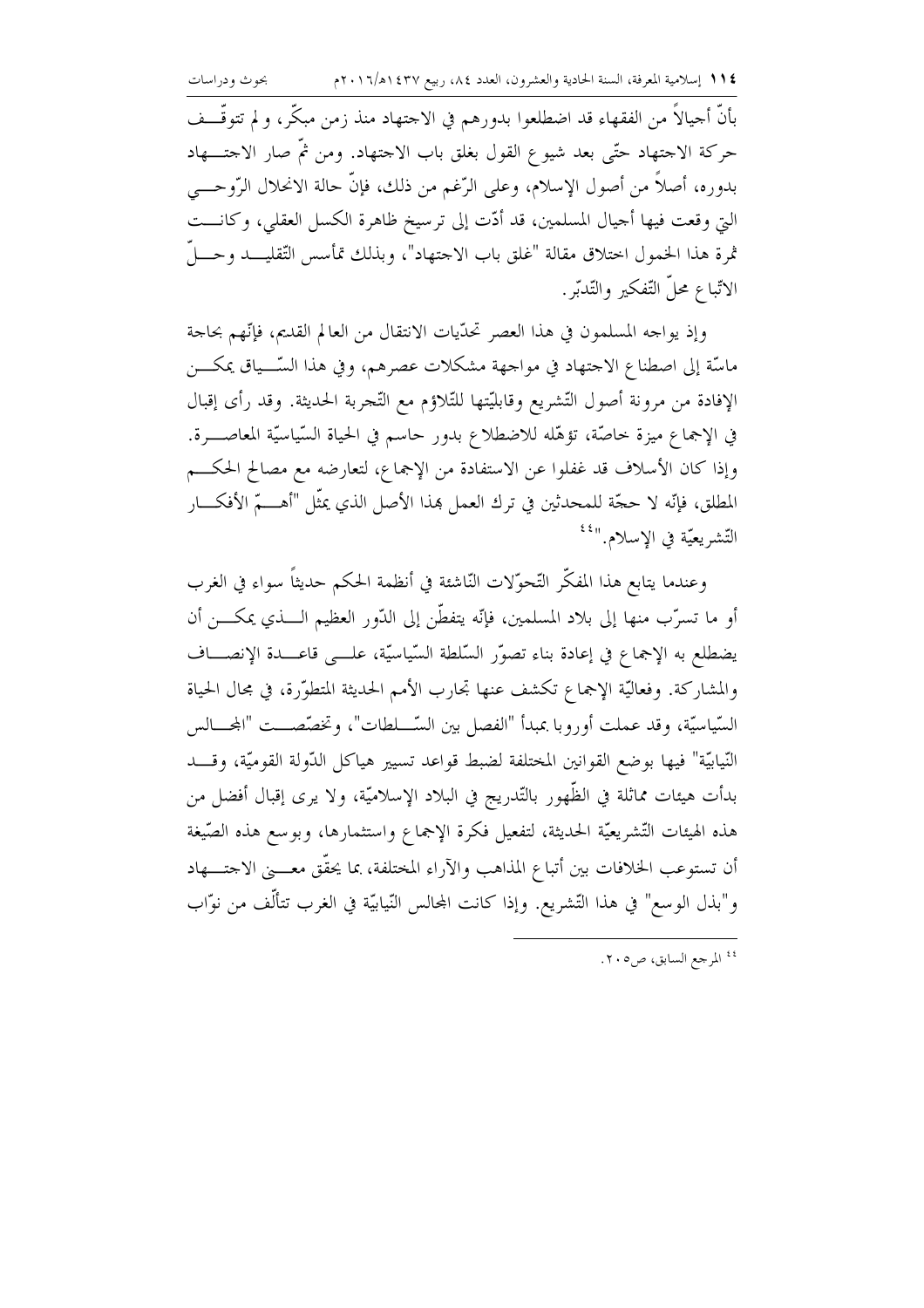منتخبين، بصرف النّظر عن مؤهلاتمم العلميّة، فإنّ شرط إقبال في الانتساب إلى هــــذه الهيئة أن يكون أعضاؤها من العلماء بمسائل الدّين، إلى حانب طائفة من الخبراء "ممّــــن يكون لهم بصر نافذ في شؤون الحياة.''°<sup>٤</sup> وإذا احتمع رأي الخبير برؤية الفقيه، يتقــــلّم الفكر التّشريعي دون الخروج عن ضوابطه الرّوحيّة الثّابتة.

ويبدو أنَّ حماس إقبال للهيئات التَّشريعيَّة النَّاشــــئة حــــديثاً في بعـــض البلــــدان الإسلاميَّة، وتحديداً في تركيا الكماليَّة، قد جعله لا يلقى بالاً إلى الفروق المهمــــة بــــين الإجماع، بصفته مفهوماً يقتضي التَّوافق الكلَّبي، ومقرَّرات الهيئات التَّشريعيَّة التي تقبــــل الاختلاف وتحسم قراراتها بالأغلبيّة، وقد يعود قلَّة احتفاء إقبال بمذه الفروق إلى رغبته الشَّديدة في مأسسة الاحتهاد، عبر التَّوسيع في معــــني الإجمــــاع، بحيــــث يســـتوعب الاختلاف ولا ينفيه. وهذا حوهر الدَّيمقراطيَّة التي تنشدها المجتمعات الحديثة: حســــن إدارة الاختلاف وتحويله إلى طاقة دفع دائم نحو الأفضل. وتحدر الإشارة إلى أنَّ إقبـــال قد استحدث، هذا التَّوسُّع معنَّ حديداً في مفهوم الإجماع، وهو ذات الأثــــر الــــذي أحدثه، على درجات متفاوتة في باقي الأصول، ويقودنا تواتر العمل بتوسيع مجـــالات الأصول، إلى أن الاجتهاد عند إقبال، هو المدخل إلى كسب مساحات جديــــدة مــــن المعنى المعاصر لزمنه، وهو حوهر فعل التَّحديد.

إنَّ هذا التَّوسُّع في توليد ممكنات الأصول، لَيقيم الدَّليل على عمق التَّحديد الــــذي ينطوي عليه مشروع إقبال. ويتأكَّد هذا الاتَّجاه نحو التَّجديد في طموحه، إلى تجــــاوز حدود العالم الإسلامي، ودفع الاجتهاد نحو أفق إنساني عامّ، بغايـــة إنقـــاذ الحضــــارة الحديثة كلَّها من أدوائها القاتلة.

## ب. الاجتهاد شفاء لروح الحضارة:

علَّق إقبال بلو غ الحكم السَّياسي الصَّالح في بلاد الإسلام، علــــي شــــرط تفعيــــل الإجماع وتصريف مضامينه في الصّيغ التّشريعيّة الجديدة، وأراد أن يخطـــو بالاحتــــهاد خطوة أخرى تدخله إلى ساحة لم يسبق توحيهه إليها، ونعني بذلك الفضاء الإنســـاين

<sup>ه؛</sup> المرجع السّابق، ص٢٠٦.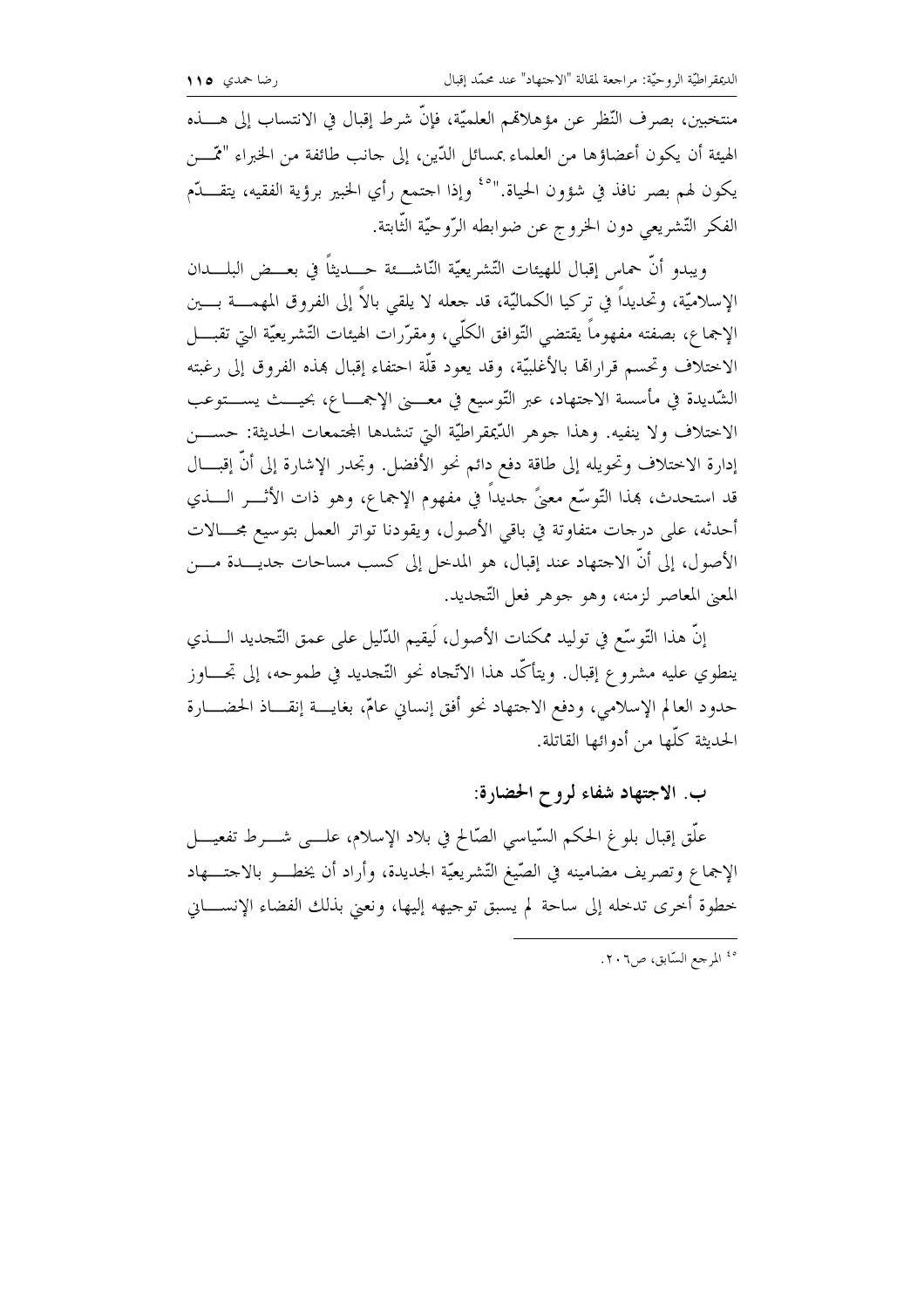الواسع، وإذا كان سؤال البداية عند إقبال، يبحث في مدى قابليّة أصـــول التّشـــريع للتِّطوَّر، فالظَّاهر أنَّ سؤال ختام بحثه هو: هل يمكن للفكر الإســـــلامي أن يســـــاهـم في إنقاذ الحضارة الإنسانيّة الحديثة، إذا أطلقت طاقات الاحتهاد فيه؟

ومثل هذا السَّوَّال يفترض أمرين متقابلين: الارتياب في الحضارة الحديثة، في مقابل الثُّقة في طاقات الاحتهاد المولَّدة للحلول المناسبة. ومثلما كان الاحتــــهاد أداة تجديــــد التّفكير عند المسلمين، فإنّه بالإمكان أن يضطلع بدور مشابه في علاقتـــه بالحضــــارة الحديثة التي يمثَّل الغرب صورها النَّاصعة. ولكنَّ مضمون التَّحديد المطلوب للحضــــارة الإنسانيّة الحديثة لا يطابق بالضّرورة ما يحتاحه الفكر الإسلامي، فالتّحديد ليس وصفة حاهزة، بل هو منهج لمواحهة حالات العطالة في صيرورة الحضارات والنُّقافات.

نادي إقبال بتفعيل مبدأ الحركة، لبعث الحياة في الفكر الإسلامي الــــذي أصـــــابه الجمود طيلة قرون متعاقبة، وهو ما اقتضى توحيه الاحتهاد نحو إقحام مبـــدأ التّغــــيير والتَّبديل المستمرَّ ضمن دائرة هذا الفكر، ومثل هذا التَّوجيه لا يناسب الثَّقافة الغربيَّـــة التي لا تفتقر إلى مبدأ الحركة، بل تحتاج الأحذ بمبدأ الثَّبات. وهكذا يــــرى إقبــــال أنَّ تِحرِبة أوروبا الحديثة، قد نجحت في تحقيق تقدَّم مادِّي هائل، ولكنَّها لم تنتج غير "ذات ضالَّة" أصبحت اليوم تشكَّل عائقاً "في سبيل الرّقي الأخلاقي للإنسان."<sup>٢</sup>\* وإذ يعلــــن إقبال هذا الموقف الذي ينعي على أوروبا إفلاسها الأخلاقي، فلا شكَّ في أنَّه يستحضر ما عانته شعوب الشَّرق من ظلم حركة الاستعمار، التي قادهًا أوروبا ضدَّ الشَّـــعوب المستضعفة، ويعود هذا الإخفاق الأخلاقي إلى ذاك التّفكير المادّي الذي ساد الثّقافـــة الأوروبيَّة، فعزلها عن روافدها المثاليَّة، وأفضى ها إلى فقر روحي مريع، لم يفلح النَّجاح التّقني الباهر في معالجته.

وفي ضوءِ هذا التّشخيص، يبرز وجه الإضافة التي يمكـــن أن تقــــدّمها التّـجربــــة الإسلاميَّة للغرب وللحضارة الإنسانيَّة الحديثة عامَّة، وليست هذه الإضــافة ســـوى الجرعة الرَّوحيَّة الَّتِي كشف التَّجديد عن ألقها ومعاصرها للَّحظة التَّارِيخيَّة الرَّاهنة، فإنَّ

<sup>٤٦</sup> المرجع السابق، ص٢١٢، ٢١٣.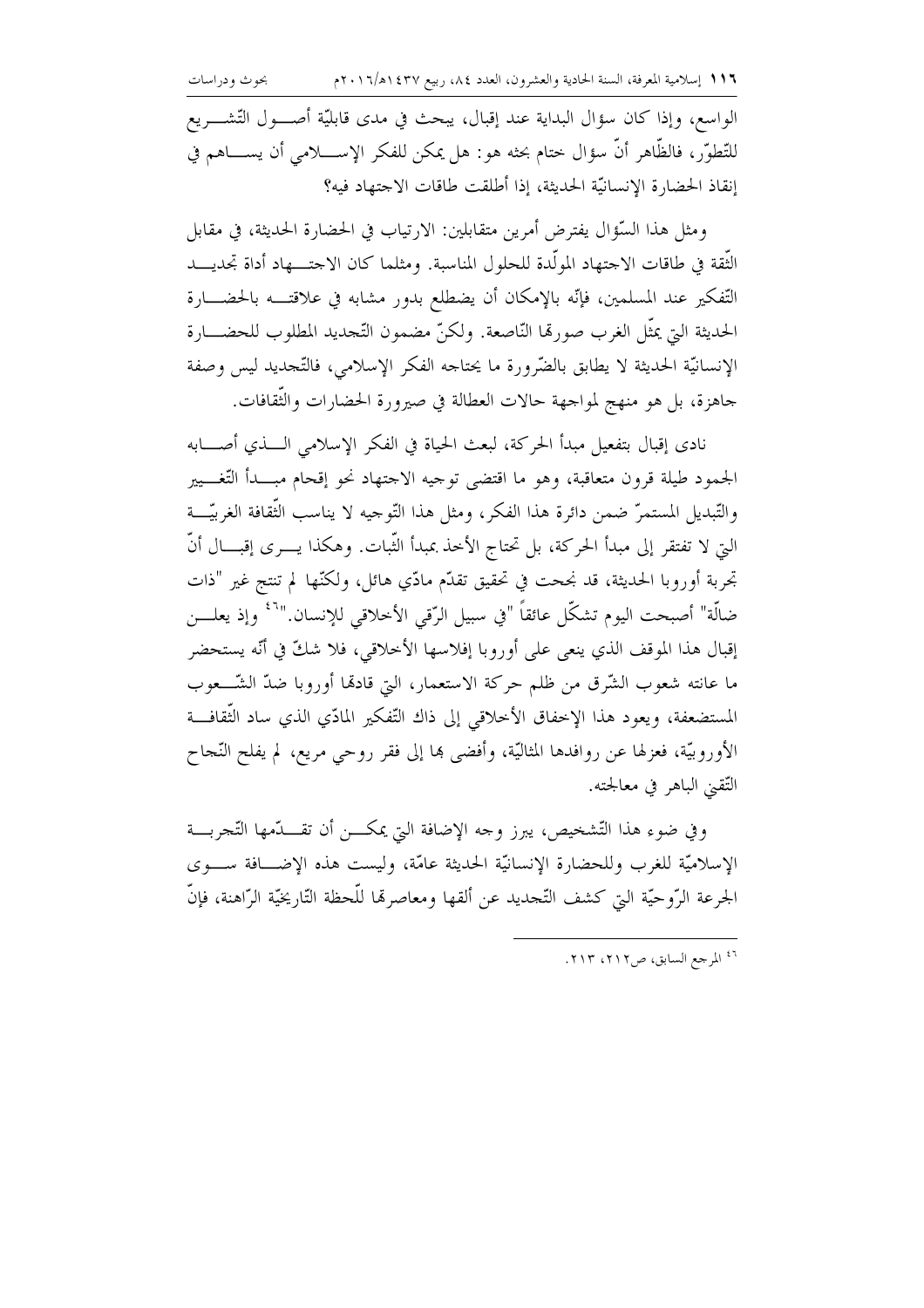الشَّرط الأوَّل لشفاء الحضارة الحديثة من أدوائها المتعدَّدة، لا يكـــون إلاَّ بــــــ"تأويل الكون تأويلاً روحيّا" وبوضع مبادئ عالميّة "توجّه تطوّر المحتمع الإنساني على أســــاس روحي."'' وسوف تكون هذه الخطوات بمثابة كسر لقيود الرقّ الرّوحي، الذي طالما كتم أنفاس الحضارة المعاصرة، لتفتح لنفسها طريقاً نحو الدّيمقراطيّة الحقّ، تلـــك الــــتي وسمها إقبال بـــ"الدّيمقراطيّة الرّوحيّة".^<sup>٤</sup>

والخلاصة التي انتهى إليها إقبال، لا تخرج عن ضوابط مبتدأ بحثه، ونعني محاولـــة المصالحة بين عناصر الدّين والرّوح من جهة، ومقوّمات الفلسفة والمسادّة مــــن جهــــة أحرى، وإذا كان احتياره المنهجي قد قام على محاولة التّقريب بين الفلسفة والــــدّين في مستوى الرَّؤية، فإنَّ طموحه النَّهائي كان يتركَّز على استثمار مبادئ الإســــلام، وفي مقدّمتها مبدأ الاحتهاد، من أحل تدارك الوضع الإسلامي وإصلاح أوحه الفســـاد في الحضارة الحديثة، وهو ما يقود، في نماية المطاف إلى ضرب من المصالحة بين الإســــلام والعالم الحديث، ولعلَّ هذا ما يشكَّل مناط فرادة الفكر الإصلاحي عند إقبال.

ولكنَّ نِحاحٍ إقبالٍ في تخطَّى عقبة التَّمركز على الذَّات من أحل معانقة مــــا هــــو كوين، لا ينبغي أن يحجب عن الأعين تواضع بعض النّتائج التي انتهى إليها في مقاربته التَّحديديَّة، ويكفي أن نذكَّر ببعض ما ألمحنا إليه بخصوص اختزال قضيَّة المرأة، حيـــث أمسك الرَّحل عن الخوض في قضايا كان الجدل حولها محتدماً. وكذا، فإنَّ تقديره لدور الإجماع في حسم المسألة الدِّيمقراطيَّة في أنظمة الحكم لم يكن يستند إلى تصوَّر ســــليم، وقد أثبتت التَّجارب أنَّ المحالس النَّيابيَّة المخوَّلة بالاجتهاد في التَّشريع لم تفلح دائماً في تحقيق الهدف المنشود في الإصلاح السّياسي، ولا أدلّ على ذلك من أنّ إقبال نفسه، قد رجع عن إشادته بالتَّجربة الكماليَّة في تركيا، لما رأى حيفها في حقِّ البعد الــــدّيني. أَنْ

انظر: الكيلاني، نجيب. "إقبال الشّاعر الثّائر"، مجلة إقباليّات، عدده، ٢٠٠٤م، ص٥١ وما بعدها.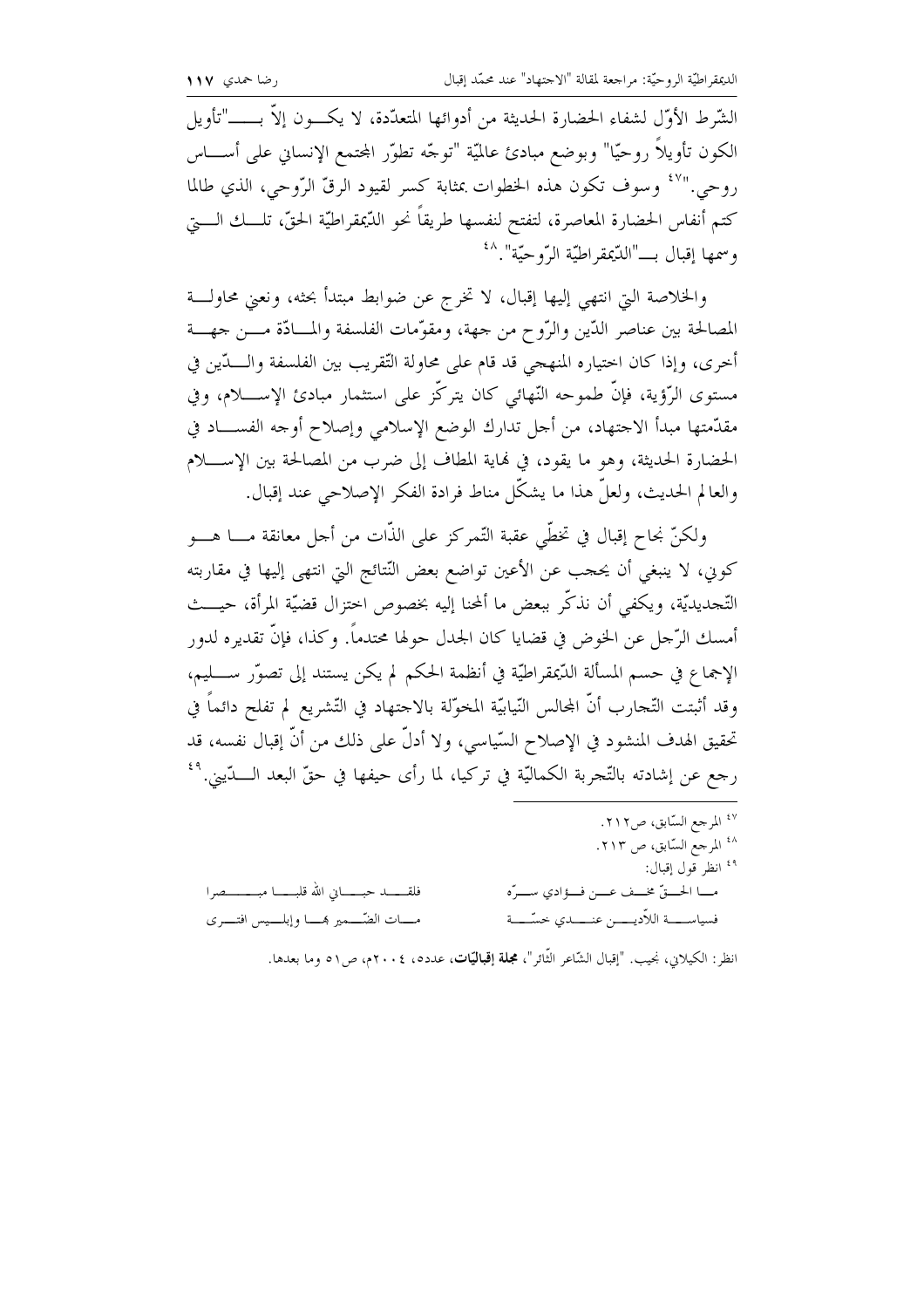ولا تسلم مقترحات إقبال المتِّصلة بتجديد الأصول التَّشريعيَّة من المآخذ؛ إذ اكتفى فيها بتأكيد قابليّة الأصول الأربعة لتوليد أحكام حديدة عن طريق الاحتهاد، وأعفى بذلك نفسه من الخوض في القضايا الشّائكة التي تناولها الأصوليّون، على غرار ما يتّصل منها بالقراءات والنّسخ وأسباب النّـــزول وغيرها. وكان تعامله مع الحديث النّبوي عاريــــاً عن الإضافة النَّوعيَّة، فقد خضع فيه إلى تأثيرات الدَّراسات الاستشراقيَّة. ولعــــلَّ أهـــــمّ إضافة حقيقيّة لإقبال حاءت في كلامه على الإجماع، وإعادة تأويل معناه بحيث يتحوّل إلى آليّة قارّة لممارسة الاحتهاد التّشريعي، هذا فضلاً عن توظيفه الذّكى لمبدأ الحركة.

ومؤدّى كلِّ هذا أنَّ براعة إقبال في البرهنة على أهمَّية الاجتهاد وتنـــزيله ضــــمن دائرة "المعلوم من الدّين بالضّرورة"، لم توفَّق دائماً في تقديم نماذج تجديديّـــة ناضـــــجة ومكتملة تقيم الدَّليل على صحَّة المنطلقات. والحقيقة أنَّ هذا قد يخـــر ج عــــن دائــــرة اهتمام هذا المفكَّر الكبير، فشأنه في هذا المقام أن يعيّن "اتّحاه السّــــهم" وأن يرســــم الخطوط العامّة التي يتولَّى استكمالها العلماء المجتهدون، كلَّ في اختصاصه. ولا شكَّ في أنَّ من أجلَّ الحٰدمات الَّتِي أسداها إقبال للفكر الإسلامي أنَّه أعـــاد الاعتبـــار لمبـــدأ الاجتهاد، كقاعدة شرعيَّة تزكَّى تحيين المعارف وتحديدها. ولعل ما شهدته السَّـــاحة الإسلاميَّة من محاولات في التَّجديد الفكري خلال العقود الأخيرة، إنَّما يعود الفضــــل فيها إلى الجهد الصّادق الذي بذله إقبال وأمثاله من المجدّدين.

#### خاتمة:

في مغامرة التَّجديد، اختار إقبال تأليف رؤية شاملة لبلورة ملامح أفـــق إســــلامي بديل، يكون مدحلاً للإصلاح. وقد وجد في مفهوم الاجتهاد، واحداً مــــن المفــــاتيح الأساسيّة للتجديد. والاحتهاد عند إقبال، راسخ الأصل في روح الثقافة الإسلاميّة، وإن طمست معالمه في مراحل تاريخيَّة معيَّنة؛ ولذا وجَّه عنايته إلى البحث عن القرائن المؤيَّدة للعمل بالاجتهاد، وقد وحد في مبدأ الحركة الذي يميِّز رؤية القرآن للوجود العنــوان الأبرز على انحياز الثَّقافة الإسلاميَّة إلى فكرة التَّجديد.